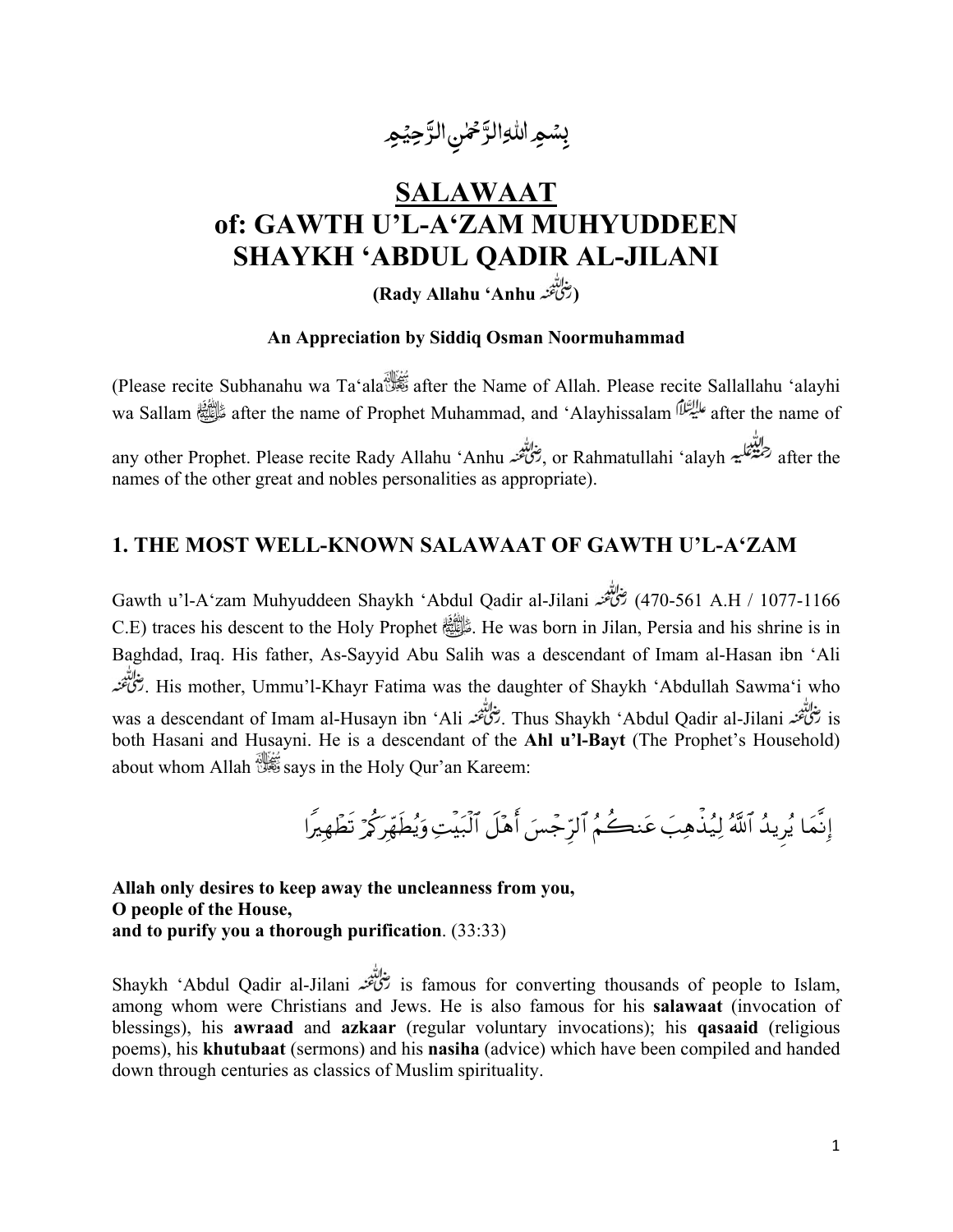As we recite these masterpieces, we are struck by the fact that his style of expression is different from that of any other **Shaykh** (spiritual master), **'alim** (learned scholar), or **wali** (saint). He is so saturated with the spiritual power of **Tawheed** (pure Islamic monotheism) and brimming with the realisation that the Holy Prophet  $\frac{1}{2}$  is his ancestor, that his exposition and its flow has a spiritually confident personality all its own. Anyone who reads his **khutubaat** and recites his **salawaat**, **awraad** and **azkaar**, spontaneously admits that he is the **muhyuddeen** (reviver of Faith), the **qutb u'l-aqtaab** (the spiritual authority of all spiritual authorities), the **Shaykh u'lmashaayikh** (the spiritual master of all spiritual masters), the **Gawth u'l-A'zam** (the greatest spiritual helper) and much more..... a Shaykh who epitomises both **mujaddidiyyah** (Faith revival) and **wilayah** (sainthood).

This chapter is about his **salawaat** (invocation of blessings).

Shaykh 'Abdul Qadir al-Jilani was so profuse in "reciting" **salawaat** on our beloved Prophet Sayyidina wa Mawlana Muhammad al-Mustafa صلى الله عليه وسلم that their compilation could easily fill a volume. The word "reciting" has been used here advisedly rather than the word "writing" because what he said or recited was recorded by the scribes. Most of these **salawaat** are contained in Fuyudaat u'r Rabbaniyyah (Overflowing Abundance from The Lord), compiled by

al-Hajj Isma'il ibn as-Sayyid Muhammad Sa'eed al-Qadiri .

Three **salawaat** of the **Shaykh** (spiritual master), who is lovingly referred to by millions across the world as the **Gawth u'l-A'zam** (the greatest spiritual helper), are well-documented. These are:

1. **As-Salaat u'l-Gawthiyyah**, also known as **As-Salaatu's-Sughraa** or the "small **salaat**". This **salaat**, although short in length, is so famous that it has lovingly been named after him as **As-Salaat u'l-Gawthiyyah** (**Durood Gawthiyyah** in Urdu).

2. **Kibriti'l-Ahmar**, also known as **As-Salaat u'l-Wusta** or the "median **salaat**". This is a spiritual combination of five **salawaat**, one of which interestingly, is **As-Salaat u'l-Gawthiyyah** itself. **Kibriti'l-Ahmar** means red sulphur. It also means "the Philosopher's Stone", or something that is rare to come by.

3. **As-Salaat u'l-Kubra** or the "big **salaat**. This is a spiritual combination of 33 **salawaat,** 25 verses of the Holy Qur'an Kareem, and **du'a** (supplication to Allah ) covering about 20 pages.

We will now study each of these **salawaat** in a little more detail.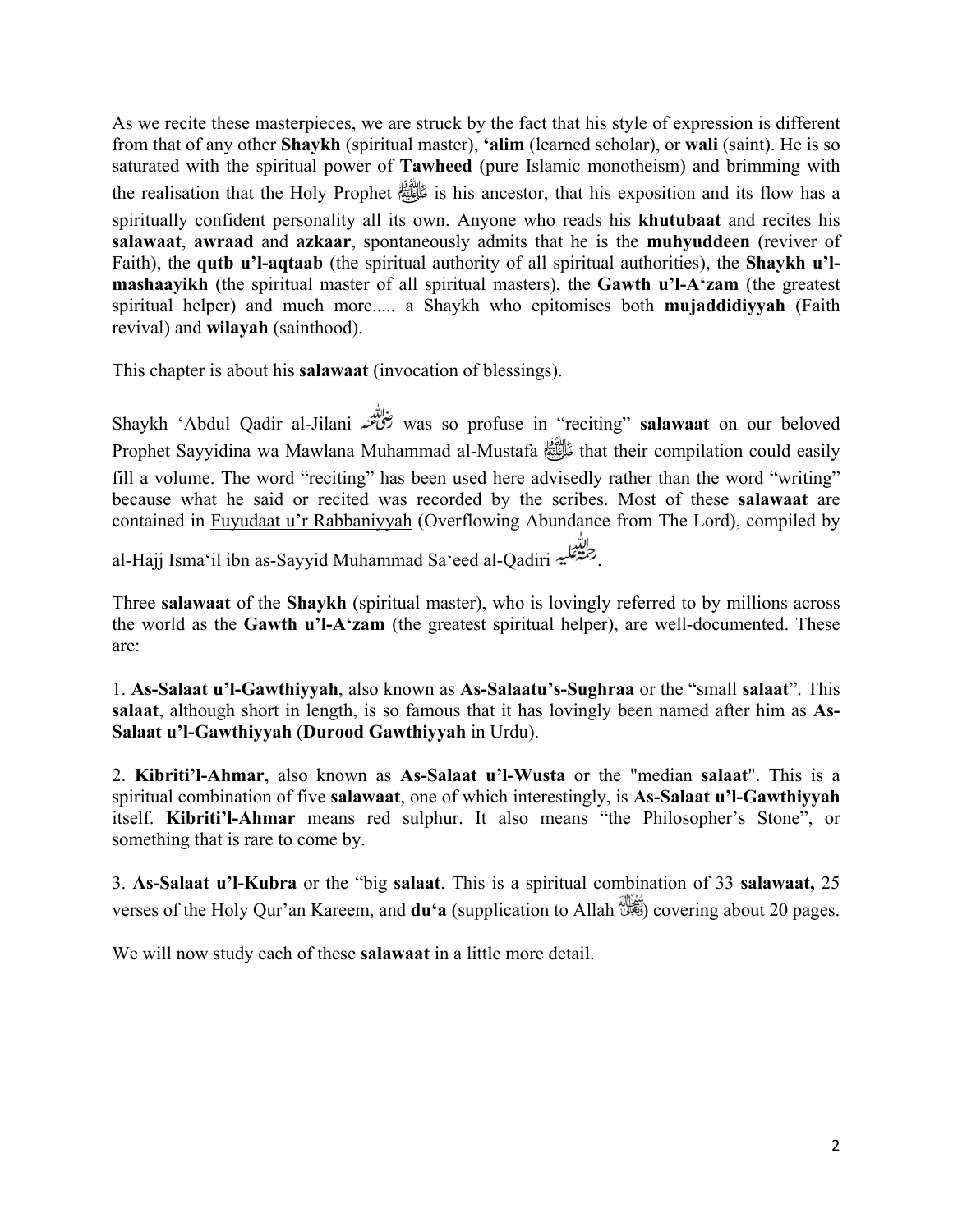## **2. AS-SALAAT U'L-GAWTHIYYAH**

This **salaat** of the **Gawth u'l-A'zam** is so famous that many **mashaayikh** (spiritual masters) choose to include it in their **kutub** (books) as part of the **awraad** and **azkaar** (regular voluntary invocations). Some of the **kutub** that contain this **salaat** are:

- 1. Dalaail u'l-Khairaat (Proofs of Good Deeds) of Imam Muhammad bin Sulayman al-Jazuli الثقابية
- 2. Hizb u'l-A'zam (The Great Supplication) of Hadrat Mulla 'Ali al-Qaari ,
- 3. Majmu'ah Salawaat u'r-Rasul (Compendium of Blessings On The Prophetic Messenger صلى الله عليه وسلم (of Hadrat Khwaja Shaykh Abdur-Rahman Chohravi ,
- 4. Afdal u's-Salawaat (The Best Blessings) of Imam Yusuf ibn Isma'il an-Nabahaani ,
- 5. Awraad u'l-Qaadiriyyah (Regular Voluntary Invocations of the Qaadiriyyah), compiled by Muhammad Salim Bawwaab ,
- 6. Durood Shareef (Noble Blessings) (in Urdu) by Khwaja Nisar (Nithaar) Ahmad , and
- 7. Fazaaile Durood Shareef (The Benefits of the Noble Blessings) (in Urdu) by al-Allamah Habibu'l Bashar Khayri Rangooni .

Here then is **As-Salaatu'l-Gawthiyyah**, shining as distinctly as the north-star.

أَللّٰهُمَّ صَلِّ عَلَى سَيِّدِنَا مُحَمَّدٍالسَّابِقِ لِلْغَلْقِ نُورُهُ وَرَحْمَةٌ لِلْعَالَمِيْنَ ظُهُورُهُ عَدَدَ مَنْ مَضَى مِنْ خَلْقِكَ **ُ** ֧֧֦֧֖֖֚֚֚֚֚֚֚֚֝֝<br>֧֖֧֧֖ׅ֧֧֖֧֚֚֚֚֚֚֚֚֚֚֚֚֚֚֚֚֚֚֚֚֚֚֝֝֝֟֓֝֬֝֬֝֬ ٍ َ ֧֧֦֧֦֧֦֧֧֦֧֦֧֦֧֦֧֧֧֦֧ׅ֧֦֧֝֟֓֓֝֓֝֓֓֜֓֓֜֓<br>֧֧֧֜֜ **∶** ֧֦֧֦֧֦֧֦֧֦֧֝<u>֘</u> ِ ؚ<br>ا **.** َ َ֧֧֧֦֧ׅ֧֦֧֧֦֧֧֦֧ׅ֧֦֧֧֧ׅ֧֛֛֧֛֧֧ׅ֧֧ׅ֧֧֧֧֝֟֓֓֝֟֓֓֜֓֓֜֓֜֓֜֓֓֜֓֜֜֓֜֜֜֓֜֜֓֜֓֜֓֜֜<br>֧֧֛֛֛֛֛֛֛֛֛֪֛֜֜֜֜֜֜֜֜֜֜֜ ؚ<br>ۣ ا<br>الماليات<br>الماليات **ـ ∶** ٔ ٌ ُ المستقبل المستقبل المستقبل المستقبل المستقبل المستقبل المستقبل المستقبل المستقبل المستقبل المستقبل المستقبل ال<br>والمستقبل المستقبل المستقبل المستقبل المستقبل المستقبل المستقبل المستقبل المستقبل المستقبل المستقبل المستقبل ا ا<br>أ َ **ا ृ** ُ ُ المباد<sup>ر</sup> المسلمات المسلمات المسلمات المسلمات المسلمات المسلمات المسلمات المسلمات المسلمات المسلمات المسلمات ال **ृ** ا<br>أ ا<br>أ َ ِ مُّهۡ وَمَنۡشَقِیَۚ صَلَاةَۚتَّسۡتَغۡرِ <u>ّ</u> **َ** ์<br>; ت ً **ृ** َ ׇَ֦֦֖֧֦֦֧֦֧֚֡֟֓֝֝֝֝֓֓<u>֦֝</u> وَمَنۡ بَقِىٓ وَمَنۡ سَعِدَ مِنۡهُمۡ وَمَنۡ شَقِىٓ صَلَاةً تَّسۡتَغۡرِقُالۡ قَاتِّصِيۡطَۙ بِالۡكَيِّ صَلَاةً لَا غَايَةَ لَهَا وَلَا مُنۡتَهَى وَلَا **ृ** ؚ<br>ا **ا** ُُ **ُ** ֧֧֦֧ׅ֧֖֚֚֚֚֝֜֓֓֝<br>֧֖֧֧֖֖֧֧֧ׅ֖֧֖֧֚֚֚֚֚֚֚֚֚֚֚֚֚֚֚֚֚֚֚֚֚֚֚֚֝֝֟֓֝֬֝֓֜֝֬ ْ َؚ<br>ۣ ์<br>. ؚ<br>م **ृ ّ** ؚ<br>֧֖֧֝֟֟֟֟֟֟֟֟֟֟֟֟֟֟֟֟֟֟֟֟֟֟֟֟<u>֟</u> ًَ **ृ ـ** َ ا<br>ا **ृ** انۡقِضَاءَصَلَاةَۚدَاعُٓنَةً بِدَوَامِكَوۡعَلَىۡ آلِهِوَصَحۡبِهِوَسَلِّمۡ تَسۡلِيۡهَاۚمِثۡلَ ذٰٰلِكَ **ृ** ֦֧֧֘֟֓֡֓֓<u>֓</u> ً ٰ**ृ** <u>:</u> **َ** ؚ<br>֡֓֟֓֟֓֟׆֧֧<br>֝ ت ֖֚֚֚֡<br>֧֝֟֩֕֝֟ **َ** ِ ٓ ََ**ृ** ֧֖֖ׅ֖֖֖֧֧֧ׅ֧֧ׅ֧֪ׅ֧֧֧֚֚֚֚֚֚֚֚֚֚֚֚֚֚֚֚֚֚֚֚֝֝֓֓֝֝֝֟֓֡֬֓֓֝֬֓֓֝֬֓֓֓֬֝֓֝֬֝֬֓֓֝֬֓֓֬֝֬֝֓֬֝֬֝֬֝֬ **ا ∶ ∶** 

O Allah! Bless our master Sayyidina Muhammad whose light was created first, and whose appearance is a mercy for all the worlds, as many times as the number of Your creations past and yet to come of those that are blessed and those that are unfortunate;

(which means: as many times as the number of all your creations),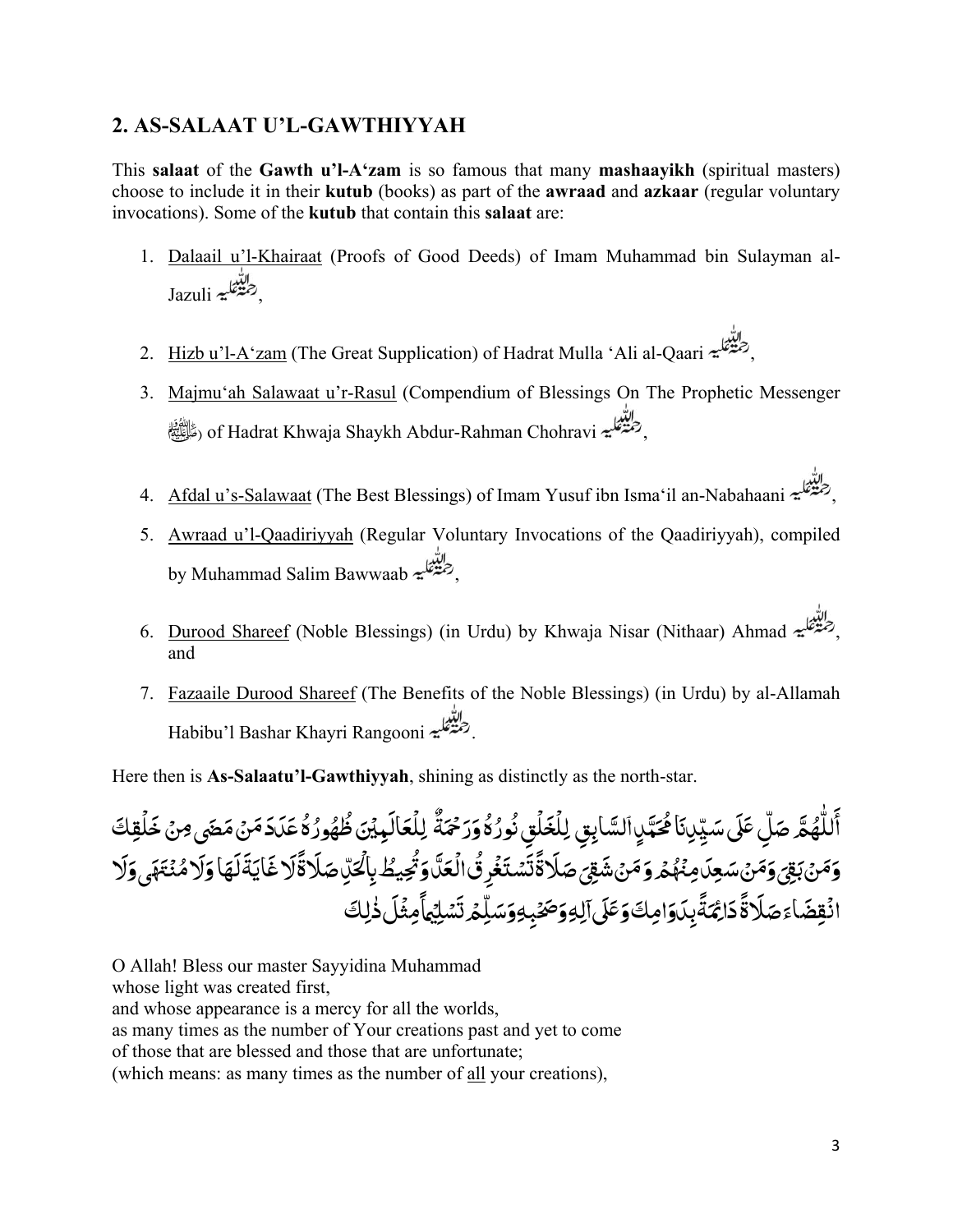such a blessing that submerges all counting (is uncountable), is unlimited and unbounded, a blessing that is endless, never finishing; a blessing that is permanent with Your Everlastingness, and (blessing as well) on his Family and Companions, and in the same manner complete salutations as well.

In this **salaat**, Shaykh 'Abdul Qadir al-Jilani clearly declares his '**aqeeda** (belief) that before Allah created anything else, He created **Nur Muhammadi,** the **Nur** (light) of Sayyidina Muhammad صلى الله عليه وسلم.

**SubhanAllah**! (Glorified is Allah!)

# **3. KIBRITI'L-AHMAR**

**Kibriti'l-Ahmar** which means red sulphur is also included in many **kutub** some of which are:

- 1. Fuyudaat u'r-Rabbaniyyah, compiled by al-Hajj Isma'il ibn as-Sayyid Muhammad Sa'eed al-Qadiri ,
- 2. Awraad u'l-Qaadiriyyah Rahmaniyyah, compiled by Hadrat al-'Allamah as-Sayyid Muhammad Tayyib Shah ,
- 3. Awraad u'l-Qaadiriyyah, compiled by Muhammad Salim Bawwab ,
- 4. Mishkaat u's-Salawaat (A Niche of Lit-Up Blessings) of Mawlana Muhammad Ilyas Burney التَّعلية
- 5. Majmu'ah Wazaaif ma' Dalaail u'l-Khayraat (Compilation of Regular Voluntary Invocations together with Dalaail u'l-Khayraat), translated into Urdu and compiled by Pir Muhammad Karam Shah .

**Kibriti'l-Ahmar** is truly magnificent. It weaves verses of the Holy Qur'an Kareem together with Asma u'n-Nabi صلى الله عليه وسلم) his attributive names of praise), **du'a** (supplication to Allah ), and five **salawaat**, three of which are famous. These are:

(a) **As-Salaatu Kanzi'l-A'zam**, the **salaat** with which **Kibriti'l-Ahmar** begins and which will be observed in more detail later,

(b) **As-Salaatu'l-Gawthiyyah**, which we have already looked at, and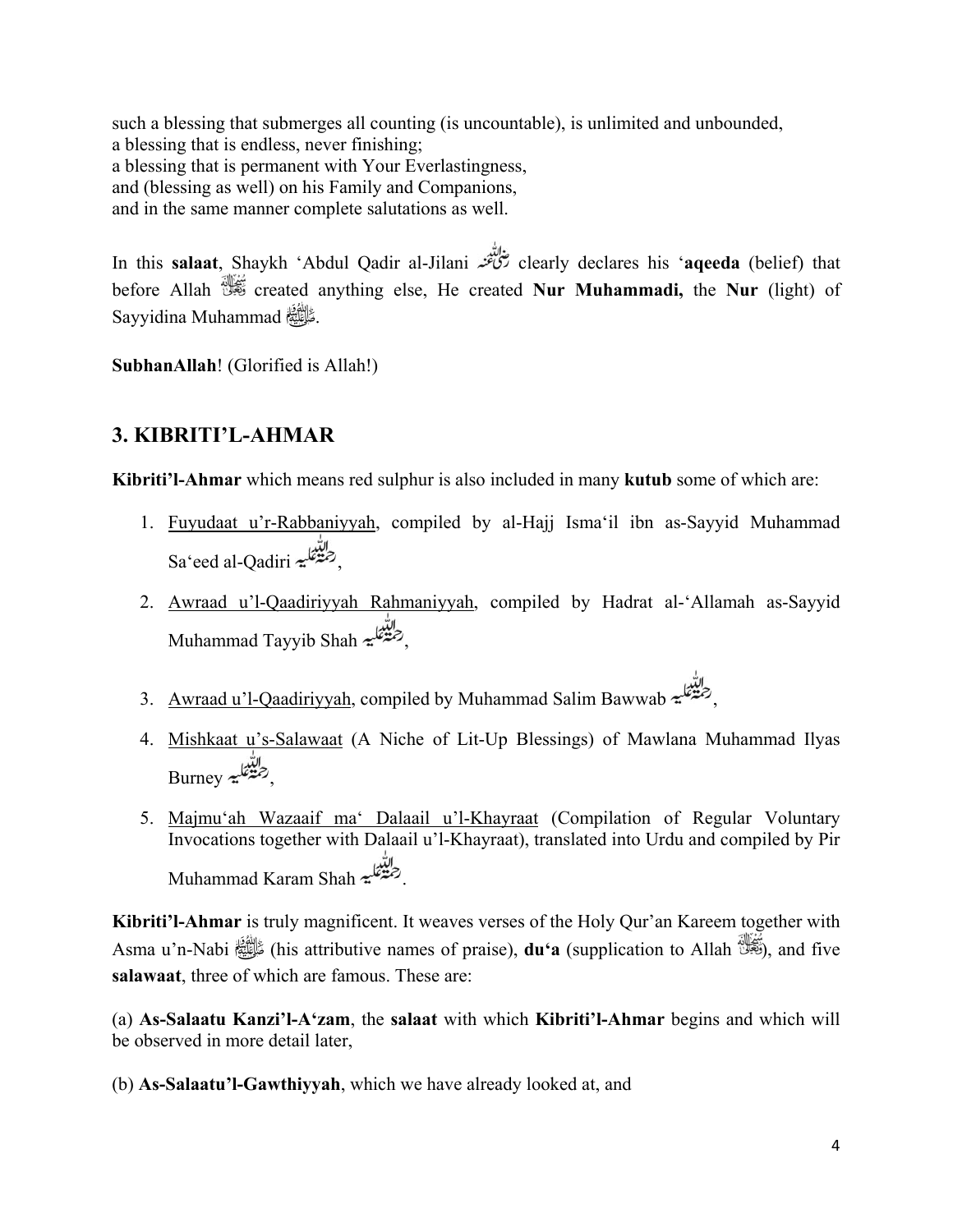(c) **As-Salaatu'l-In'aam**, which is now presented.

#### **As-Salaatu'l-In'aam**

**ـ** ٱللَّٰهُمَّ صَلِّ وَسَلِّمۡ عَلَيۡهِ وَعَلَىٰ آلِهِ عَدَدَنَعۡهَاۚۦَ اللّٰهِ وَإِفۡضَالِهِ י<br>י َ **ृ ا ृ** ِ ٓ **ृ** َ ֦֧֦֧֦֧֦֧֝֟֟֓<u>֦֖</u> **ـ** ؚ<br>ا ֧֦֧֦֧֦֧֦֧֦֧ׅ֝֜֓֓֝֬֝֬֝֬֝֬֝֬֝֬֝֬֝֬֝֬֝֬֝֬֝֬֝֬ اً<br>ا ّ ؚ<br>ۣ ا<br>الماليات<br>الماليات **ـ** 

O Allah! Bless and bestow peace on him and on his Family, as many times as Allah's bounties and His Grace.

**Kibriti'l-Ahmar** ends with the following verses of the Holy Qur'an Kareem.

سَبْحننَ رَبِّكَ رَبِّ الْعِزْةِ عَمَّا يُصِفُونَ\_ ﴿ وَسَلَنَّمُ عَلَى الْمَرْسَلِينَ\_ ﴿ ﴾ وَالْحَمْدُ لِلَّهِ رَبّ **State Advisers** à ¨ العلمينَ (

**Glory is to your Lord, the Lord of Honour and Power (He is free) from what they ascribe to Him. And peace be on the Prophetic Messengers. And all praise is for Allah, the Lord of the worlds**. (37:180-182)

#### **4. AS-SALAAT U'L-KUBRA**

**As-Salaat u'l-Kubra** or the "big **salaat**", is a spiritual mosaic of 33 **salawaat,** 25 verses of the Holy Qur'an Kareem and **du'a** (supplication to Allah ) interspersed among the **salawaat.** It is included in books already mentioned such as Fuyudaat u'r-Rabbaniyyah, Awraad u'l-Qaadiriyyah Rahmaniyyah, Awraad u'l-Qaadiriyyah, and Afdal u's-Salawaat.

The very first of its 20 pages gives us a flavour of this spiritual masterpiece.

<u>:</u> بِسْمِ اللَّهِالرَّ<sup>ح</sup>ْنِ الرَّحِيْمِ َ ֧֧֦֦֧֦֧֝֟֟֓֟֓֟֟֓֟֟֟֟֓֟֓֟֓֟֓֟֟֬֟֟֩֓֟֟֓֟֟֟֩֓ ֧֧֖֖֖֖֧֧ׅ֧֧֧ׅ֧֧֧ׅ֧֧֧֧֧ׅ֧֧ׅ֧ׅ֧֧֧֧֧ׅ֧֧ׅ֧֧֧֚֚֚֚֚֚֚֚֚֝֟֓֝֬֝֓֜֓֓֟֓֝֬֓֜֓֓֟֓֟֓֜֓֜֜֜֜֓֜֓֬֜֓֜֜֬֜֜֜֬֜ <u>:</u> ٓ لَقَلْ جَاءَكُمْ رَسُولٌ وِّنْ أَنفُسِكُمْ عَزِيزٌ عَلَيْهِ مَا عَنِتُّمۡ حَرِيصٌ عَلَيۡكُم بِالۡهُؤۡمِنِينَ رَءُوفٌ رَّحِيمٌ ﴾ َ <u>:</u> َ **ृ** .<br>أ ُ ٌ َ ֧֧֧֧֧֧֦֧֧֧֧֝֟֟֓֝֟֟֟֓֝֟֟֓֜֜֟֓֟֓֟֟֓֟֟֟֓֟֟֟֟֓<br>֧ׅ֧֜֜֜ ٌ <u>ٔ</u> ؚ<br>֡֟ ً<br>ا **ृ** َ ់<br>ខែ ِ<br>ا ֧֖֖֖ׅ֧֦֧ׅ֧֧ׅ֧֧ׅ֧֦֧ׅ֧֧ׅ֧֧ׅ֧֧ׅ֧֧֧֧֧֚֚֚֚֚֚֚֚֚֚֚֚֚֝֝֓֓֜֓֓֝֬֜֓֓֝֬֓֜֓֓֝֬֜֓֓֝֬֜֓֝֬֜֓֝֬֜֓֝֬֜֝֬ َ ؚ<br>; **ृ** َ ٌ َ ً<br>ُ  $\ddot{\phantom{0}}$ **∶** ٔ ٌ∫<br>∫ أَعْبُدُ اللّهَ رَبِّي وَلَاأُشۡرِكُ بِهِ شَيۡئَا۞ ٱللّٰهُمَّ إِنِّى أَدۡعُوكَ بِأَسۡمَآئِكَ الۡحُسۡنَى كُلَّهَالَاإِلٰهَ إِلَّا أَنۡتَ ً ؚ<br>֧֦֖֧֝֟֟֟֟֓֟֓֟֓֟֓֟֓֟֓֟֘֝֬֝֟֓֟<u>֟</u> َ ؚ<br>ۣ ់<br>៖ ُ ٔ َ **ـ ृ** ់<br>៖ **∶ ृ** ا<br>المنابعة ֧֦֧֦֧֦֧֦֧֦֧ׅ֧ׅ֧ׅ֧ׅ֧֜֓֜֓֜֓֜֓<br>֧֚֚֝֝ َٔ **∶ ٔ ∶** ٔ ֧֧֖֖֖֧֧ׅ֧֧ׅ֧֧ׅ֧֧ׅ֧ׅ֧ׅ֧֪ׅ֧֚֚֚֚֚֚֚֚֚֚֚֚֚֚֚֚֚֝֟֓֝֝֓֝֬֓֝֬֜֓֝֬֜֓֝֬֜֜֜֓֓ ِ ֧֧֦֧֦֧֦֧֦֧֝֟֟֓֜*֛* ֧֧֧֦֧֦֧ׅ֧֦֧֧֦֧֧֦֧ׅ֧֦֧֝֟֓֝֟֓֓֜֓֓֜֓֜֓֜֓<br>֧֧֝֩׆ ُ ٓ**∶** ٔ ا<br>ا ֧֧֧֧֧֦֧֧֓֓֓֓֓֓֓֓֓֓֓֓֓֓֓֓֓֓֓֓֓<u>֓</u> ِ َ ٰ ِ َ َ بر<br>پا ؚ<br>ٔ ئِكَ الْحُسْنَى كُلَّهَالَاإِلٰهَ إِلَّاأَنْتَ سُجَانَكَ أَنْ ֦֧֧֦֧֦֧֦֧֦֧֦֧ׅ֧֦֧֧֦֧֦֧֧֧ׅ֧֧֧֧ׅ֧֧֧֧֟֟֓֝֝֝֜֓֝֬֝֬֓֝֬֜֓֓֓֓֜֓֝֬<br>֧֪֧֝<u>֘</u> **∶ ∶ ∶** ٔ ْ حَمَّنٍ كَمَاصَلَّيۡتَ عَلَى إِبۡرَاهِيۡمَ وَعَلَى آلِ إِبۡرَاهِيۡمَ إِنَّكَ حَمِيۡ َ ََ ֧֧֖֖֖֖֚֚֚֚֚֚֚֚֚֝֟֓֝֬<br>֧֖֖֖֖֖֧֧֧֧֧ׅ֧֧ׅ֧֧֖֧֧֚֚֚֚֚֚֚֚֚֚֚֚֚֚֚֚֚֚֚֚֚֚֚֚֚֚֝֩֓֟֓֟֓֜֝֬֩֝֬֝֬֝֬֝ ِ َِ ٓ َِ ا<br>ا ֧֧֧֧֦֧֧֧֦֧֧֝֟֟֓֝֟֟֓֓֝֟֓֜֜֓֜<br>֧֧֝֜֜֝ َ ٍ َ ֧֧֖֖֖֧֧֦֧ׅ֧֧ׅ֧֦֧֧ׅ֧ׅ֧ׅ֧֧֧ׅ֧֚֚֚֚֚֚֚֚֚֚֚֝֝֝֓֜֓֓֜֓֓֜֜֓֓֜֓֓֜֓֓֜֜֓ تُصَلِّ عَلَى مُحَمَّنٍ وَعَلَى آلٍ مُحَمَّنٍ كَمَاصَلَّيْتَ عَلَى إِبْرَاهِيْمَ وَعَلَى آلِ إِبْرَاهِيْمَ إِنَّكَ حَمِيْلٌ هِجَيْلٌ ﴾ اَللَّهُمَّ ٓ ٍ َ ֧֧֧֦֧֧֦֧֦֧֦֧֦֧֦֝֟֓֓֝֟֓֓֝֓֓֓֓**֓ ـ** َ ُ ٌ َ ֧֧֦֧֦֧֦֧֦֧֝֟֟֓֜*֛* ֧֧֧֦֧֦֧ׅ֧֦֧֧֦֧֧֦֧ׅ֧֦֧֝֟֓֝֟֓֓֜֓֓֜֓֜֓֜֓<br>֧֧֝֩׆ ُ ֧֧֦֦֧֦֧֦֦֧֧֦֧ׅ֧֦֧֧֧֧֦֧֧֧֧֦֧֧֧֧֧֧֧ׅ֧֧֧֧֧֧֧֧֧֚֚֚֚֚֚֚֚֚֚֚֚֝֝֝֓֕֓֡֝֓֓֝֓֡֝֓֝֬֝֓֜֓֓֝֬֝֓֝֓֝֬֝֓֝֬֝֓֝֬֝֬֝֬ ֧֦֧֦֧֦֧֦֧֦֧ׅ֖֧֚֝֜֓֝֬<u>֚</u> <u>:</u> ِلي ًْ س م ِل َس ِ ِه و ب َْ َصح لِه و َޱ ََ ا ّ و ِمي َ ់<br>៖ ت ֧֖֖֚֚֚֝<br>֧֚֚֚֝ ؚ<br>ا ِ ٓ ِ ֧֖֖֧֦֧֦֧֦֧֦֧ׅ֧֦֧ׅ֧֦֧ׅ֧֧ׅ֧֧ׅ֧֧ׅ֧֧֧ׅ֧֧֚֚֚֚֚֚֚֚֚֚֚֚֚֚֚֝֝֝֝֜֓֝֬֜֓֝֬֜֓֝֬֜֓֝֬֜֓֝֬֜֓֝֬֝֬֜֝֬֝ ا<br>ا *ٌٔ*<br>پم صَلِّ عَلَى مُحَمَّدٍ النَّبِيِّ الْأُمِّيِّ وَعَلَى آلِهِ وَصَخِبِهِ وَسَلِّمۡ تَسۡلِيۡمَٓا وَصَلَّى اللّٰهُ عَلَى مُحَمَّدٍ وَعَلَى آلِ مُحَّمَدٍ مَلَاةً ֧֦֧֦֧֦֧֦֧֦֧ׅ֖֧֚֝֜֓֝֬<u>֚</u> ֝֟֟֓֟֓֟֟֟֟֡֡֟֟֟֟֟֟֟֟֟֟֡֟֟֟֡֟֟֟֡֟֟֟֡֬ ֧֖֖֧֧֦֧ׅ֧֧ׅ֧֧ׅ֧ׅ֧֧֧֧֧ׅ֧֧ׅ֧֧֧֧֧֧֧֧֧֧֧֧֚֚֚֚֚֚֚֚֚֚֚֚֚֚֚֚֝֝֓֜֓֓֝֬֜֓֓֝֬֜֓֓֜֓֓֝֬֜֓֜֓֝֬֜֓֜֝֬֜֜<br>֧֧֧֧֪֛֧֛֧֛֪֧֪֧֚֚֝֜֜֜֜֜ ٍ **ُ** ֧֧֖֖֖֧֧֧֦֧ׅ֧֧֧ׅ֧֧֧֧ׅ֧֧ׅ֧֧֧֧֚֚֚֚֚֚֚֚֚֚֚֚֚֚֚֚֚֚֚֚֝֝֝֓֝֓֝֬֜֓֓֝֓֓֜֓֓֝֬֜֓֜֓֝֬֜֓֝֬֜֝֬ ֧֦֧֦֧֦֧֦֧֦֧ׅ֖֧֚֝֜֓֝֬<u>֚</u> ً **ृ** ٍ **َ** ا<br>ا وَصَلَّى اللهُ عَلَى هُحَمَّدٍ وَعَلَى آلِ هُوَّ ٓ ٍ **ُ** ֧֖֖֧֧֧֧ׅ֧֦֧ׅ֧֧ׅ֧֧֧֧֧ׅ֧֧ׅ֧֧֧֧֧֧֚֚֚֚֚֚֚֚֚֚֚֚֚֚֚֚֚֝֝֓֝֓֓֜֓֓֝֬֜֓֓֝֓֜֓֓֝֬֜֓֜֓֜֓֝֬֜֜֝֬ ُ֖֦֧֦֧֦֚֝֟֓֟֓֓֝֬֝֬֓֓֓֝֬֓֓֝֬֓֓**֓** ّ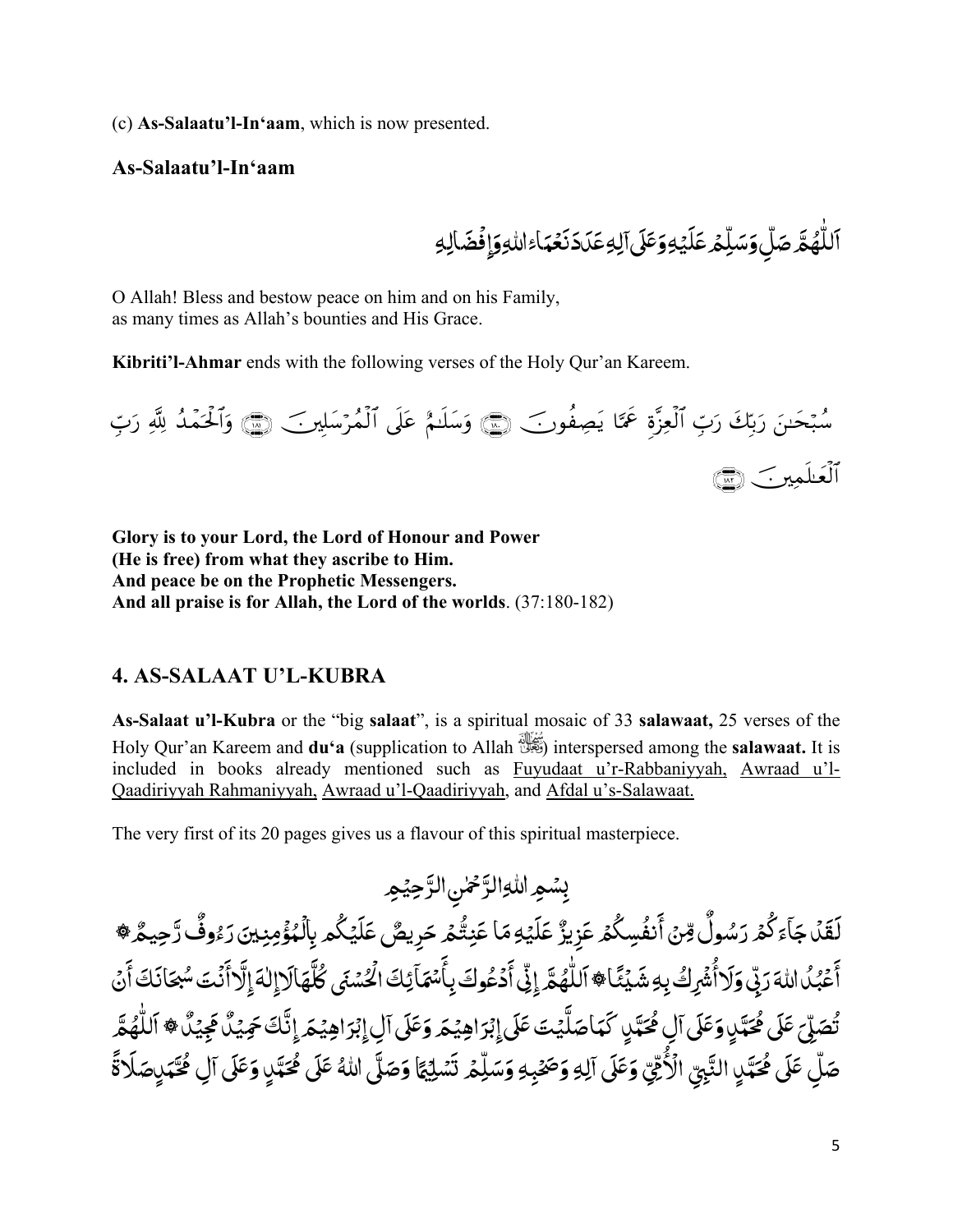ۿؘۅؘٲٙۿڶؙۿؘٵۿٲڶڷ۠ۿؗڿۜٞ؞ؾٳؘڗٮڣۜٷۘؾۜڛۣۅٙٲڸ؋ۘؗؾڛڝٙڷۣػؘٙڸ؋ۘػؾۜڛۣۅؘػٙڸٲڸ؋ۘ۫ػؾۧڛۣ **َ** ِّ بِ ا<br>الماليات<br>الماليات َ ٔ **ृ ـ** ا<br>ا ֦֦֦֧֦֧֝֟֟֓֟֓֟֓֟֓֡֡֟֟֓֡֟֟֟֟֡֟֟֟֡֟֟֟֡֟֟֟֡֟֟֟֓֟֩֓ ֧֧֧֧֧֦֧ׅ֧ׅ֧֧ׅ֧֧ׅ֧ׅ֧֧֧֧ׅ֧֧֧֚֚֚֚֚֚֚֚֚֚֚֚֚֚֚֚֝֝֓֝֓֝֬֓֝֓֝֬֜֓֓֝֬֜֓֓֝֬֜֓֝֬֜֓֜֓֝֬֝֬֝֬֜֓֝֬֝֬֝ **ُ** ֧֖֧֧֧ׅ֧֧ׅ֧֦֧ׅ֧֧ׅ֧֧֧ׅ֧֚֚֚֚֚֚֚֚֚֚֚֚֚֚֚֝֝֓֝֓֜֓֓֜֓֓֜֓֓֝֬֜֓֓֝֬֜֜֓ <sub></sub><br>مَّيِّنٍ صَلِّ عَلَى مُحَيَّنٍ وَعَلَى آلِ مُحَ ٓ ٍ ا<br>ا ֧֧֖֚֚֝֟֓֓֝<br>֧֧֧֧֧֧ׅ֧֧֚֚֚֚֚֚֚֚֚֚֚֚֚֚֚֚֚֚֚֚֚֚֚֚֚֝֝֝֓֝֬֝֟֓֝֬֜֓֝֬ ֧֦֧֦֧֦֧֦֧ׅ֖֚֚֝֜֓֝֬<br>֧֚֚֝ َ ٍ ا<br>ا ֧֧֦֧֦֧֦֧֦֧ׅ֧֦֧ׅ֧֦֧ׅ֧֦֧ׅ֧֦֧ׅ֧֧֧֧֧֝֟֓֓֝֜֓֓֜֓֓֜֓֓֜֓֜֓֓֜֓֜֜<br>֧֧֧֖֧֧֖֧ׅ֧ׅ֛֚֚֚֚֚֚֚֚֚֚֚֚֚֚֝֬֝֝֬֝֝֬֜֓֜ مُحَمَّدٍوَآلِ مُحَمَّدٍ صَلِّ عَلَى مُحَمَّدٍ وَعَلَى آلِ مُحَمَّدٍ وَاجْزِ مُحَمَّدًا ٓ َ ٍ **ُ** ֧֧֖֖֖֧֧ׅ֧֧֧֦֧ׅ֧֧ׅ֧֧֧֧֧ׅ֧ׅ֧֚֚֚֚֚֚֚֚֚֚֚֚֚֚֝֝֝֓֜֓֓֝֓֝֬֜֓֓֝֬֜֓֓֝֬֜֓֜֓֜֓ ًَ ֧֧֚֝֟֓֝<br>֧֚֚֚֚֚֚֚֚֚֚֚֚֚֚֚֚֚֚֚֚֚֚֚֚֝֝<br>֧֧֝֟֓ ۣوَاجۡزِ مُحَمَّدًاۚ ﷺَمَاهُوَأَهۡلُهُ﴾ ٱللَّٰهُمَّ ُ ِ بِمَا يَسْتَقِيمَ بِمَا يَسْتَقِيمَ بِمَا يَسْتَقِيمَ بِمَا يَسْتَقِيمَ بِمَا يَسْتَقِيمَ بِمَا يَسْتَقِيمَ ب .<br>ا **∶** ٔ ا<br>ا ֧֧֦֧֦֧֦֧֦֧֝֟֟֓֜*֛* ֧֧֧֦֧ׅ֧֦֧֧֦֧ׅ֧֦֧ׅ֧֦֧֧ׅ֧֦֧֝֟֓֓֝֟֓֓֜֓֓֜֓֜֓֜֓֜֜֓<br>֧֧֝֩׆ ُ ֧֦֧֦֧֦֧֦֧֦֧ׅ֖֧֚֝֜֓֝֬<u>֚</u> **ृ** رَبَّ السَّهْوَاتِ السَّبۡعِ وَرَبِّ الۡعَزۡشِ الۡعَظِيَٰجِ رَبَّنَا وَرَبَّ كُلِّ شَىۡءٍ وَمُنۡزِلَ التَّوۡرَاةِ وَالۡإِنۡجِيۡلِ وَالزَّبُورِ ؚ<br>֖֡֟֟֓֟֓֟֓֟֓֟֓֟֓֟֓֟֓֟֓֟֬֟֓֟֓֟֓֟֓֟֓֟֬֟֩ َ֧֧֦֧֧֦֧֦֧֦֧֦֧֦֧ׅ֧֦֧֝֟֟֓֝֟֟֜֓֝֬֟֜֓֟֜֓֜֓<br>֧֧֝֩֩֕ ََ֧֧֦֧֧֦֧֦֧֦֧֦֧֦֧ׅ֧֦֧֝֟֟֓֝֟֟֜֓֝֬֟֜֓֟֜֓֜֓<br>֧֧֝֩֩֕ ا<br>ا ؚ<br>ۣ ֧֧֧֧֧֓֓֓֓֓֓֓֓<u>֓</u> <u>:</u> ֦֘<u>֓</u> ِ ْ **ृ** َ ّ **ृ** ْ ֚֘֝<br>֧֖֚֚֚֚֝֝֝֝֝֝֝ ِ َ**ا** َ ֧֧֦֧֧֦֧֧֦֧֦֧֦֧֝֟֓֝֟֓֓֝֬֟֓֓<br>֧ׅ֧֚֝֩֝ **ृ** <u>:</u> **َ** :<br>:<br>: َ ؚ<br>ׇ֖֧֦֦֧֦֡֟֟֓֟֝֟֟֟֟֟֟֟֟֟֟֟֟֟֟֟֟֬֟֟֓֟֡֟֟֟֟֡֬֟֩֟֩֕֟ <u>:</u> وَالۡفُرۡ قَانِ الۡعَظِيۡهِ ﴾ ٱللّٰهُمَّ أَنۡتَ الۡأَوَّلُ فَلَيۡسَ قَبۡلَكَ شَىءٌ وَأَنۡتَ الۡأَخِرُ فَلَيۡسَ بَعۡدَاكَ شَىءٌ وَأَنۡتَ َ ֦֧֧֟֟֓֓<u>֕</u> ֧֦֧֦֧֦֧֦֧֦֧֦֧֝֜*֟*  $\ddot{\phantom{a}}$ ֦֧֧֟֟֓֓<u>֕</u> **∶** ٔ َ َ**ृ** َ **ृ** َ وَّلُ فَلَيْسَ قَبَلَكَ شَىءٌ وَأَنُتَ الْآ **∶** ٔ َ ََ **ृ** ֧֝֟֟֟֟֟֟֟֟֟֟֟֟֟֟֟֟֟֟֟֟֟֟֟֡֡֬ ِّ بِ ֧֝֟֓֟֓֟֓֟׆<br>֧֧֧֓ َ للَّهُمَّ أَنۡتَ الۡأَ **∶** ٔ ֝֟֟֟֓֟֓֟֡֟֟֟֟֟֓֟֡֟֟֟֡֟֟֟֡֟֟֟֡֟֟֟֡֬ ֧֧֧֦֧ׅ֧֧ׅ֧ׅ֧֧ׅ֧֧ׅ֧֧ׅ֧֧ׅ֧֧֧ׅ֧֚֚֚֚֚֚֚֚֚֚֚֚֚֝֝֓֕֓֝֓֜֓֓֝֬֜֓֜֓֓֝֬֜֓֓֝֬֜֓֝֬֜֓֝֬֜֓֝֬֝֬֜ ؚ<br>ۣ ا<br>المناخ **ـ** َفَرَقَانِ الْعَظِيْمِ ۞ ١<br>يَا وَجَزَءَ جَدَيْدَةَ جَ ֧֧֦֧֦֧֦֧֦֧ׅ֧֦֧֧ׅ֧֦֧ׅ֧֦֧ׅ֧֦֧ׅ֧֧֧ׅ֧֧֝֟֟֓֜֓֜֜֓֜֓֜֓֜֓֜֜֜֓֜<br>֧֪֧֪֪֧֖֖֧֧֧֧ׅ֧֧֚֚֚֚֚֚֚֚֚֚֝֝֝֝֬֝֝֬֜֓֝֬ **∶** الظَّاهِرُفَلَيۡسَ فَوۡقَكَ شَىءٌ وَأَنۡتَ الۡبَاطِنُ فَلَيۡسَ دُونَكَ شَىءٌ فَلَكَ الۡحَمْدُلَا إِلَٰهَ إِلَّا أَنۡتَ سُبۡطَٰنَكَ ۚ إِنِّی كُنۡتُ ا<br>ا ٔ .<br>نا ֧֧֦֧֦֧֦֧֦֧ׅ֧֧֧֧֦֧֧֧֧֧֧֦֧֚֝֜֓֓֓֓֓֜֓֓֓֓֓֜**֓** ِ َ ا<br>ا َ ِ بِمَا يَسْتَقِيمَ بِمَا يَسْتَقِيمَ بِمَا يَسْتَقِيمَ بِمَا يَسْتَقِيمَ بِمَا يَسْتَقِيمَ بِمَا يَسْتَقِيمَ ب <u>:</u> **∶** َ ٌ **∶ ृ** ֺ<u>֓</u> َْ **∶** ٔ َ ٌ ََ ّ َ ُ ֧֧֦֧֦֧֦֧ׅ֧֪֪֦֧ׅ֧֧ׅ֧֧ׅ֧ׅ֧ׅ֧ׅ֧֛֪֪֪֪֪֪֪֪֪֪֪֪֪֪֪֪֪֪֪֪֪֪֪֪֪֪֪֚֚֚֝֟֟֓֝֜֝֬֝֟֜֜֝֬֜֝֬֜֓֜֜֓֜֜֝ ِ صَ الظُّلِمِيْنَ، مَاشَاءَ اللهُ كَانَ وَمَا لَمْ يَشَأْكَمْ يَكُنْ لَاقُوَّةَ إِلَّا بِاللهِ، اَللّٰهُمَّ صَلِّ عَلَى مُحَمَّدٍ عَبْدِكَ ֧<u>֚֓</u>ׅׅ֧ׅׅ֧ׅ֧ׅׅ֧ׅ֧ׅ֧ׅ֧ׅ֧ׅ֧ׅ֧ׅ֧ׅ֧֚֚֚֚֚֚֚֚֚֚֚֚֚֚֚֚֚֚֚֚֚֚֟֘֡֘֝֝֝֝ ֧֖֖֦֦֦֦֦֦֖֧֦֖֧֧֧֦֧֪ׅ֧֧֧֚֚֚֚֚֚֚֚֝֝֝֝֝֝֝֬֝֝֬֝֟֓֝֬֝֓֝֬֝֓֝֬֓֝֬֝֬֝ **ُ** ّ ِ َ َ ֧֧֦֧֦֧֦֧֦֧֧֦֧֦֧֦֧֦֧֦֝֟֓֓֓֓֜֓֓֓**֓** ا<br>ا ًَ<br>ُ **ृ** .<br>أ ٔ ֧֦֦֧֦֦֚֚֝֝֝֝**֓ ृ ृ** ؚ<br>; ؚ<br>֧֧֝֟֟֟֟֟֟֟֟֟֟֟֟֟֟֟֟֟֟֟֟֟֟֟֟֟֬֝֬<sup>֟</sup> ؚ<br>; ُ ََا<br>الماليات<br>الماليات **ـ** َ<u>ّ</u> َ ٍ َ ֧֧֦֧֦֧֦֧ׅ֧֦֧ׅ֧֦֧֧֧ׅ֧֦֧ׅ֧֧ׅ֧֚֚֝֝֜֓֓֜֓֓֜֓֓֜֓֓֜֓֓֜֓֓ **ـ** َ َ֧֧֧֦֧ׅ֧֦֧֧֦֧֧֦֧ׅ֧֦֧֧ׅ֧֦֧֧ׅ֧֛֧֧֛֛֛֛֛֧ׅ֧֧֧֧ׅ֧֧֧֝֟֓֓֝֟֓֓֜֓֓֜֓֜֓֜֓֜֜֓֜֜֓֜֜֓֜֜֜֜֜֓֬֜֓֜֜֓ ؚ<br>ۣ <u>:</u> وَنَدِيِّكَوَرَسُولِكَ صَلَاةًۚمُبَارَكَةًۤطَيِّبَةً كَمَاأَمَرۡتَٱنۡنُوۡسَلِّىۤعَلَيۡوَسَلِّمۡ تَسۡلِيۡعَٓا **َ** <u>ّ</u> ت **ـ ่** َ َ **ـ** َ ُ ؚ<br>֪֪֪֡֟֓֟֓֟֓֟֓֬֟֓֟֓֬֝֓֟֓֝֬֝֬֝֟֓֝֬֝֟֝֬֝֟֝֬֝ **∶** ٔ ََ ٔ َ ً ֧֖֖֖֖֖֖֚֚֚֚֚֚֚֚֚֚֚֚֚֝֝֝֝֝֬֝֓֕<u>֚</u> َ**:** َ ∫<br>∕ ً **ृ ∶** ؚ<br>ۣ ֺ<u>֓</u> ֧֦֧֦֧֦֧֦֧֦֧ׅ֧֦֧ׅ֧֦֧֜֓֓֜֓֓֜**֦ ا** ا<br>ا

ا<br>المناخ

**In the Name of Allah, The Beneficent, The Merciful. Certainly, there has come to you a Prophetic Messenger from among yourselves, grievous to him is your suffering, full of concern for you, to the believers, (he is) compassionate, merciful**. (9:128)

I worship Allah, Who is my Lord and I do not ascribe any partner to Him. O Allah! I ask of You for the sake of Your Most Beautiful Names.

#### **None is to be worshipped except You, Glorified are You**. (21:87)

(O Allah) Bless Sayyidina Muhammad and the Family of Sayyidina Muhammad as You blessed Sayyidina Ibrahim and the Family of Sayyidina Ibrahim. Surely, You are Praiseworthy, Glorious.

֧֧֦֦֧֦֧֦֦֧֧֦֧ׅ֧֦֧֧֧֧֦֧֧֧֧֦֧֧֧֧֧֧֧ׅ֧֧֧֧֧֧֧֧֧֚֚֚֚֚֚֚֚֚֚֚֚֝֝֝֓֕֓֡֝֓֓֝֓֡֝֓֝֬֝֓֜֓֓֝֬֝֓֝֓֝֬֝֓֝֬֝֓֝֬֝֬֝֬

O Allah! Bless and bestow complete peace on Sayyidina Muhammad, the Prophet not taught by any human (but directly by You, O Allah) and on his Family and Companions. And may Allah's blessing be on Sayyidina Muhammad and on the Family of Sayyidina Muhammad, such a blessing which he deserves.

O Allah! O Lord of Sayyidina Muhammad and the Family of Sayyidina Muhammad, bless Sayyidina Muhammad and the Family of Sayyidina Muhammad and bestow a reward on Sayyidina Muhammad (Allah's blessings and peace be on him) which he deserves.

O Allah! Lord of the seven heavens and Lord of the Great Throne, our Lord and the Lord of everything, and the One Who sent the Tawraat, the Injeel, the Zabur and the Great Qur'an. O Allah! You are The First so there is nothing that came before You,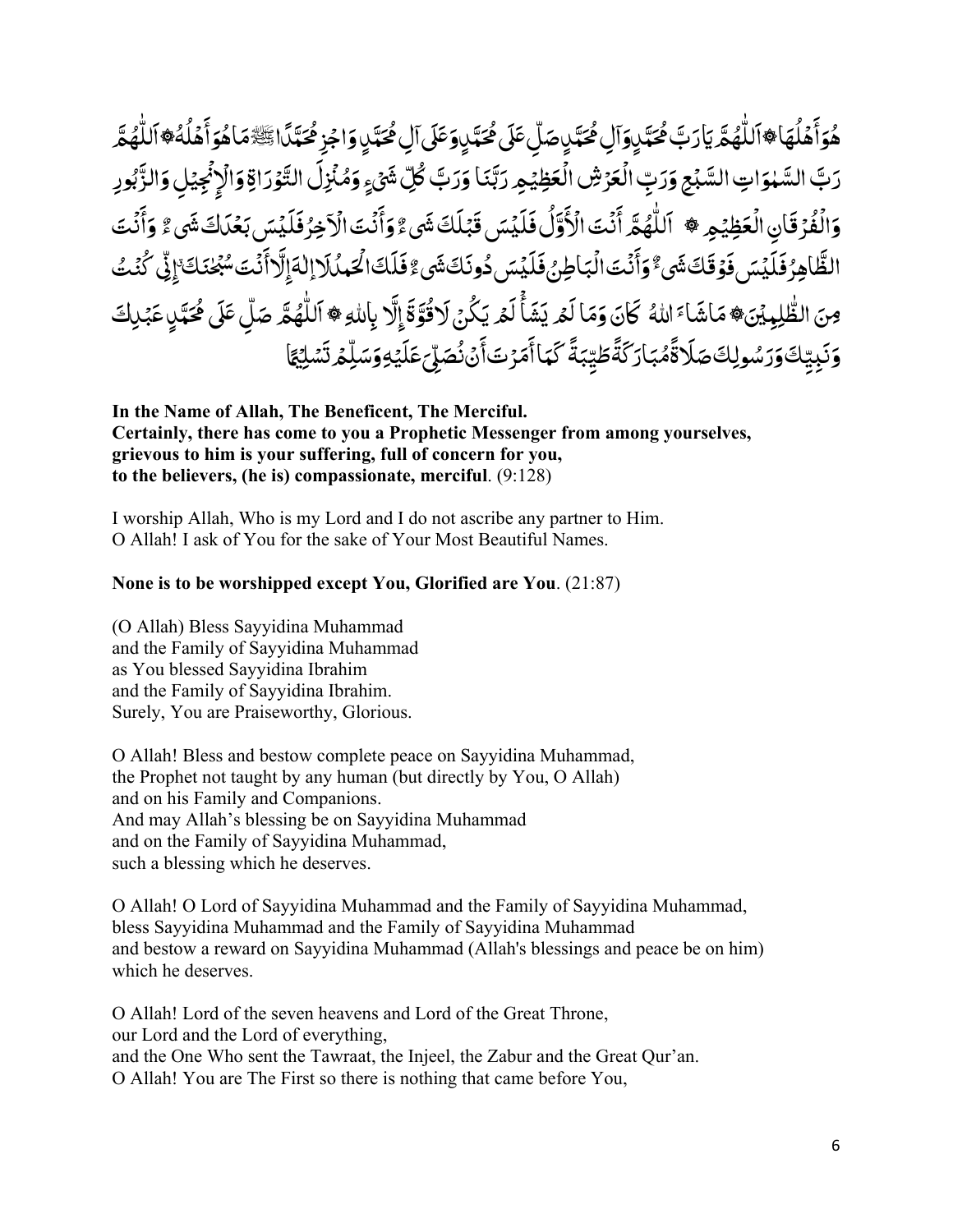and You are The Last so there is nothing that comes after You, and You are The Manifest with nothing above You, and You are The Hidden with nothing below You. All praise belongs to You.

#### None is to be worshipped but You. Glorified are You; surely, I have been one of the unjust. (21:87)

Whatever Allah wished, happened. Whatever He does not wish, does not happen. There is no strength except with Allah.

O Allah! Bless Sayyidina Muhammad, Your Ultimate Devotee, and the Prophet sent by You, and Your Prophetic Messenger, a favourable, agreeable blessing, as You have ordered us to invoke blessing on him and grant him complete peace.

We notice that As-Salaatu'l-Kubra begins with verse number 128 from Surah at-Tawba, then invokes Allah with his Most Beautiful Names, follows this up with As-Salaatu **Ibrahimiyyah** and two other salaat, after which there is du'a, verse number 87 from Surah al-Anbivaa. praise of Allah 3. and more salawaat, and so it continues. As-Salaatu'l-Kubra ends with this verse of the Holy Qur'an Kareem.

Their prayer therein will be: "Sanctity to You, O Allah", and their greeting therein will be: "Peace", and the end of their prayer will be: "All praise be to Allah, the Lord of the worlds". (10:10)

As Shaykh 'Abdul Qadir al-Jilani يُخْلِقْنِهُ was a **Hafiz u'l-Qur'an**, we should intend to become Hafiz u'l-Qur'an, and/or make our children/grand-children huffaz u'l-Qur'an. As he was so profuse in reciting the Qur'an, we should have the good habit of reciting at least one juz of the Qur'an every day. Since he has included the Asma' al-Husna (the Most Beautiful Names of Allah) in his salawaat, we should memorize the Asma' al-Husna. As he was so profuse in reciting **salawaat**, we should recite **salat ala'n-Nabi**  $\frac{d}{dx}$  at least a hundred times a day. Since he has included the Kalim at-Tawhid (The Declaration of Muslim Faith) with the salawaat, we should recite the **Kalima at-Tawhid** at least a hundred times every day.

#### Laa ilaha Illallah Muhammad u'r-Rasulullah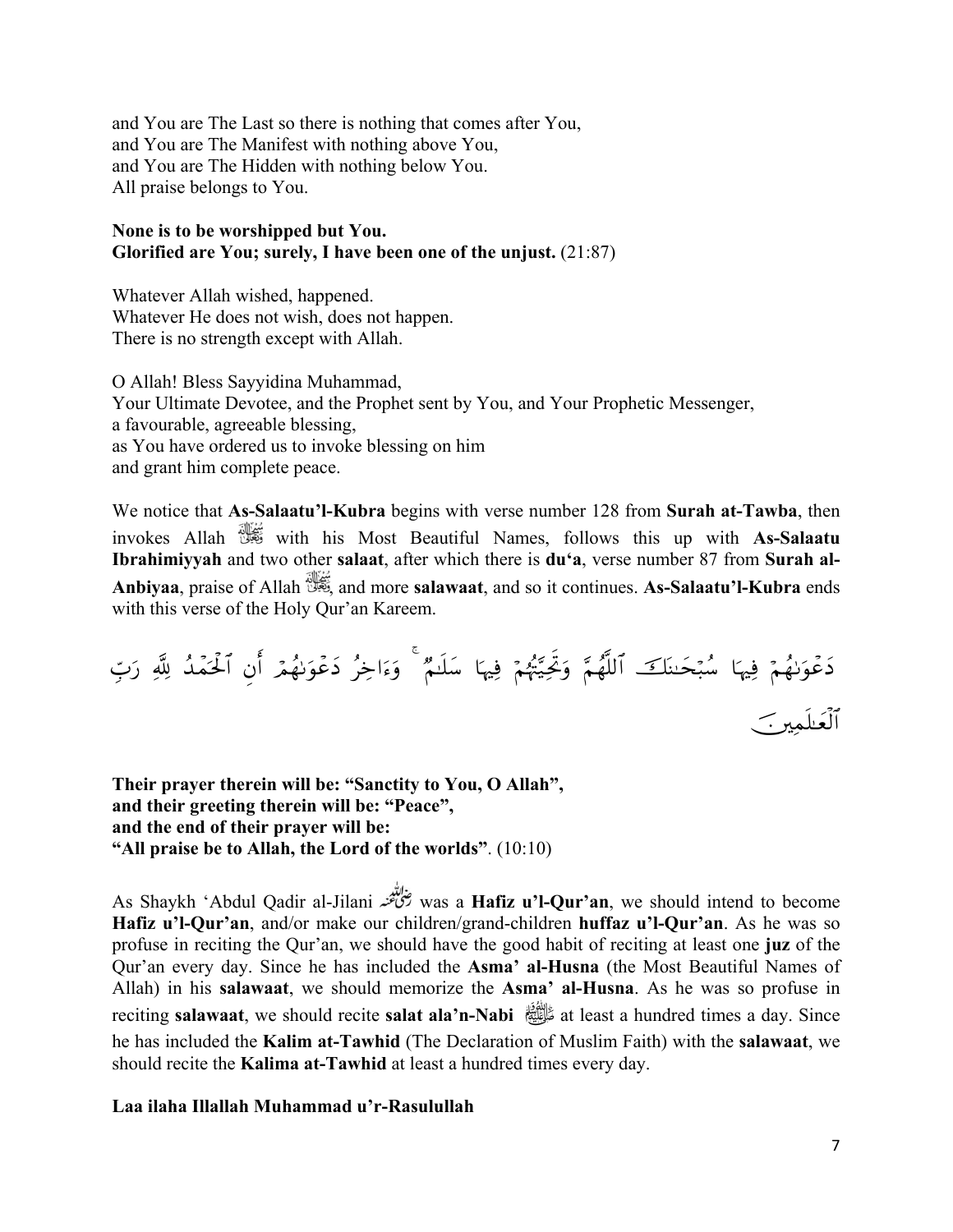None is to be worshipped but Allah. Muhammad is the Prophetic Messenger of Allah.

In total, there are 25 verses of the Holy Qur'an Kareem in As-Salaatu'l-Kubra. Some of these verses in which Allah was Himself praises and honours the Holy Prophet are:

يسَ ﴿ وَٱلْقُرْءَانِ ٱلْحَكِيمِ ﴾ إِنَّكَ لَمِنَ ٱلْمُرْسَلِينَ ﴾ عَلَىٰ صِرَاطٍ مُّسْتَقِيمِ ﴾

Yaa Seen. By the Qur'an full of Wisdom. Most surely, you are one of the Prophetic Messengers, on a straight way.  $(36:1-4)$ 

لَقَدْ مَنَّ ٱللَّهُ عَلَى ٱلْمُؤْمِنِينَ إِذْ بَعَثَ فِيهِمْ رَسُولاً مِّنْ أَنفُسِهِمْ يَتْلُواْ عَلَيْهِمْ ءَايَتِهِء وَيُزَكِّيهِمْ وَيُعَلِّمُهُمُ ٱلْكِتَنبَ وَٱلْحِكْمَةَ وَإِن كَانُواْ مِن قَبَلُ لَفِي ضَلَٰلٍ مُّبِينٍ

Certainly, Allah conferred a great favour on the Muslim believers when He sent among them a Prophetic Messenger from among themselves, who recites to them His revelations, and purifies them, and teaches them the Book and the Wisdom, although before that they were surely in manifest error.  $(3.164)$ 

وَإِذْ أَخَذَ ٱللَّهُ مِيتَـٰقَٱلنَّبِيِّــَنَ لَمَآ ءَاتَيۡتُكُم مِّن كِتَـٰبِ وَحِكۡمَةٍ ثُمَّ جَآءَكُمۡ رَسُولٌ مُّصَدِّقٌّ لِّمَا مَعَكُمۡ لَتُؤۡمِنُنَّ بِهِۦ وَلَتَنصُرُنَّهُۥ ۚ قَالَ ءَأَقَرَرۡتُمۡ وَأَخَذۡنُمۡ عَلَىٰ ذَٰلِكُمۡ إِصۡرِى ۖ قَالُوٓاْ أَقۡرَرۡنَا ۚ قَالَ فَٱشۡهَٰذُوا۟ وَأَنَا۠ مَعَكُم مِّنَ ٱلشَّـٰهِدِينَ

And when Allah took the Covenant of the Prophets,

(He said): (Behold) what I have given you of the Book and Wisdom.

Afterward, there will come to you a Prophetic Messenger confirming what is with you; you shall believe in him and you shall help him.

He said: do you agree and take this My Covenant as binding on you? They said: We agree.

He said: Then bear witness. And I am with you among the witnesses.  $(3.81)$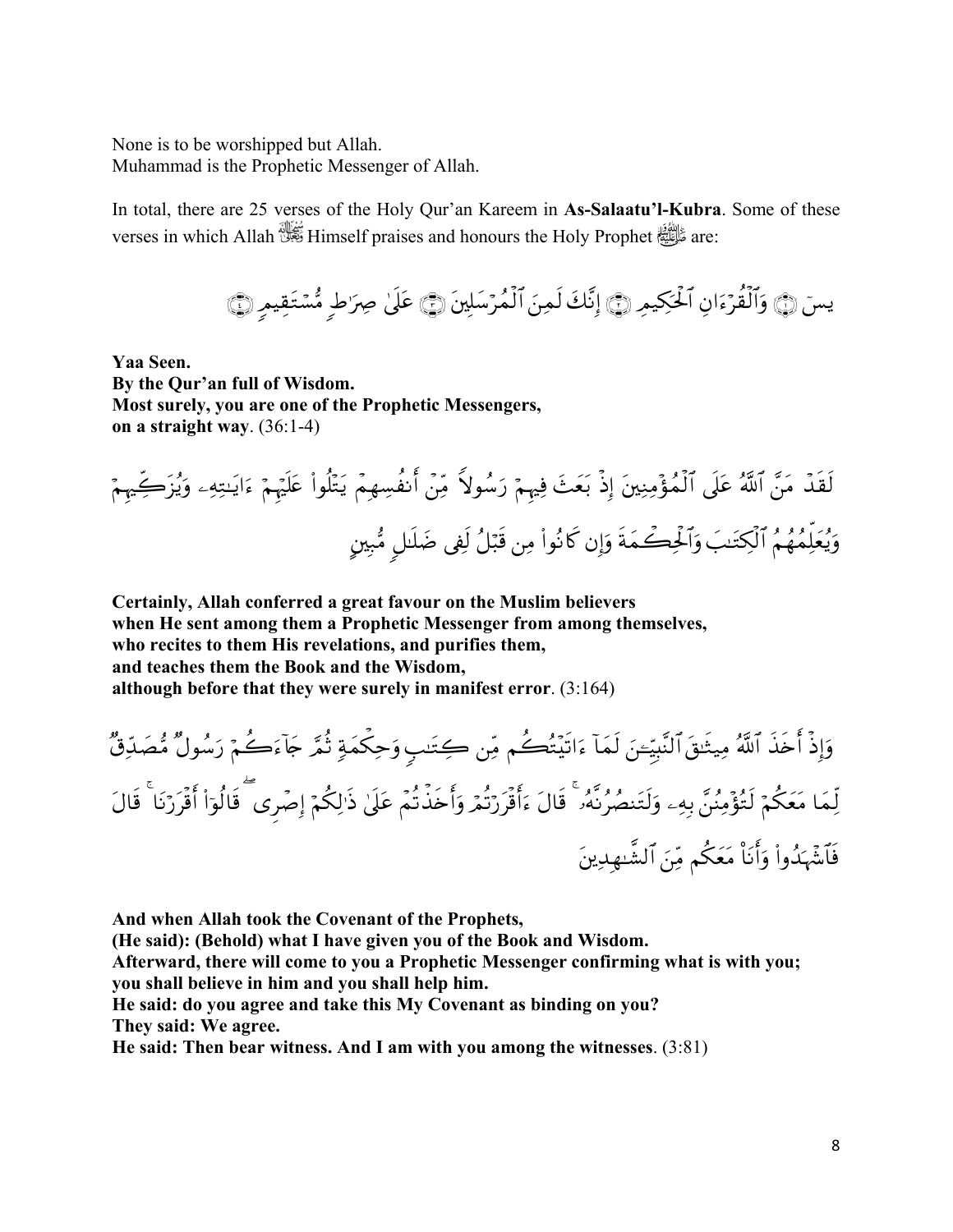š ⎥⎫Ïϑn=≈yèù=Ïj9 Z πtΗôqy' ωÎ) š^≈oΨù=y™ö'r& !\$tΒuρ

**And We sent you not but as a mercy for all the worlds**. (21:107)

وَكَارَكَ فَضَلَّ اللَّهِ عَلَيْكَ عَظِيمًا

**And great is the Grace of Allah upon you (O Prophet)**. (4:113)

*.* وَلْسُوَّفْ يُعْطِيكْ رَبَّكَ فَتَرْضَىٰ ã

#### **And your Lord will give you (all good) that you will be well-pleased**.(93:5)

The Shaykh goes on to give a **tafsir** (explanation) of this verse. He quotes part of the **Hadith Qudsi** (Sacred Saying) from which we learn that on the Day of Judgement, the Beloved Prophet صلى الله عليه وسلم shall go into **sajda** (prostration) before Allah to seek intercession. He will be told: **"Speak and you shall be heard, and ask and you shall be given, and intercede and your intercession will be accepted."** All that the Holy Prophet **Supplemental** was the forgiveness of his **Ummah**. May Allah forgive us, **Aameen**.

These verses and their **tafsir** in some instances are interspersed in an intricate pattern among the **salawaat** (invocation of blessings) and **du'a** (supplication to Allah ), with **du'a** following one or more **salawaat**, as in this instance.

<u>:</u> اَللّٰهُمَّ صَلِّ وَسَلِّمۡ عَلَى عَبۡلِكَ وَنَبِيِّكَ وَرَسُوۡلِكَ سَيِّلِنَاۚ وَنَبِيِّنَا هُمَيَّلٍ النَّبِيِّ الأُمِّيِّ وَالرَّسُولِ الْعَرَبِيِّ َ ْ֧֦֧֦֧֦֧֦֧֦֧ׅ֖֧֚֝֜֓֝֬<u>֚</u> ؚ<br>ا **ـ** َ َ֧֧֧֦֧ׅ֧֦֧֧֦֧֧֦֧ׅ֧֦֧֧ׅ֧֦֧֧֛֧֛֧֛֛֛֛֛֛֛֛֛֛֛֧ׅ֧֧֝֟֟֓֓֝֟֓֓֜֓֓֜֓֜֓֜֓֜֜֓֜֜֜֓֜֜֜֜֜֜֜֜֜֜֜֜֓ ؚ<br>ۣ ا<br>الماليات<br>الماليات **ـ** َِ <u>ّ</u> ِّ ِ **∶ ֝ ا** َ֧֝֟֟֓֟֓֟֟֜֜֜֜֜֝֟֓֟֓֟֟֓֟׆<br>֧֧ َؚ<br>֡֟ ِّ بِمِنْ أَيُّةٍ بِمِنْ أَيُّةٍ بِمِنْ أَيُّةٍ بِمِنْ أَيُّةٍ بِمِنْ أَيُّةٍ بِمِنْ أَيُّةٍ بِمِنْ أَيُّةٍ بِ ّ ِ ֧֖֦֧ׅ֧֧֚֚֚֚֚֚֚֚֚֚֚֚֚֚֚֚֚֚֚֚֚֝֡֓֡֓֡֓֓֡֓֡֟֓֡֟֓֡֟֓֡֟֓֡֟֓֡֬֜֓֝֬֝ ا<br>ا ٔ **ـ** ا<br>ا ֧֧֦֧֦֧֦֧֦֧֦֧֦֧֦֧֧֧ׅ֧֝֟֓֜֜֜֓<u>֚֓</u> ٍ َ ֧֧֦֧֦֧֦֧֦֧֦֧ׅ֧֦֧ׅ֧֧ׅ֧֦֧֝֟֝֟֓֝֜֓֜֓֓֜֓<br>֧֧֝֩ ֧֧֚֝֟֜֝֬<br>֧֚֚֝ **ृ** َ **:** ֧֧֚֝֟֜֝֬<br>֧֚֚֝ ِ **่** <u>ّ</u> وَعَلَى آلِهِ وَ أَصۡحَاٰبِهِ وَ أَزۡوَاجِهِ وَذُرِّيَّاٰتِهِ وَأَهۡلِ بَيۡبَـٰهِ صَلَاةً تَكُونُ لَكَ رِضَّى وَلَهُ جَزَاءً وَلِحَقِّهِ أَدَاءً وَأَعۡطِهِ **َ** :<br>ا **∶** ٔ َ ا<br>ا ֧֧֦֧֚֝֟֓֝<br>֧֖֖֖֧֖֖֧֧֚֚֚֚֚֚֚֚֚֚֚֚֚֚֚֚֚֚֚֝֝֝֟֓֝֬֝֓֝֬֝֟֓֝֬<br>֧֧֝֩ **ـ** ُ ْ់ ٔ َ**∶** ٔ َِ ٓ ֧֖֦֧֧֦֧֦֧ׅ֧֦֦֧֦֧֧֦֧ׅ֧֧֧֚֚֚֚֚֚֚֚֚֚֚֚֝֝֝֓֓֝֓֝֬֜֓֓֝֬֓֝֓֜֓֓֝֬֝֓<br>֧֪֧֧֧֧֧֧֧֧֧֧֧֚֚֚֚֚֚֚֚֚֚֚֚֚֚֚֚֝֝֝֬֝֝֬֝֬֝֬֝֬֝֬֝֬֝֬֝֬ ًَُ<br>ُ **ّ** ֦֧֦֦֦֦֦֦֦֦֖֧֦֧֧֦֧֧ׅ֧֧ׅ֧֧ׅ֧֧ׅ֧֚֚֚֚֚֚֚֚֝֝֝֝֝֝֝֝֬֝֟֝֬֝֝֬֝֟֓֟֓֟֓֟֓֝֬֝֟֓֝֬֝֬֜֝֬֜֓֝֬֜֝֬֜֝ **ृ** ْ**∶** ٔ َ ً **∶** ٔ ֦֧֦֧֦֧֦֧֦֧֦֧֦֧ׅ֧֦֧֦֧ׅ֧֦֧ׅ֧֦֧ׅ֧֦֧ׅ֧֦֧ׅ֧֦֧֧ׅ֧֦֧ׅ֧ׅ֧֛֛֛֛֛֛֜֓֓֜֜֓֜֓֓֜֓֜֓֜֓֜֜֓֜֓֜֓֜֜֜<br>֧֪֧֧֧֛֛֛֛֛֛֖֖֧ׅ֪֚֚֚֚֝֘֜֜֜֜֜֜֜֝֬֜֝ َ َ ً ً<br>ُ ا<br>ا َ الْوَسِيۡلَةَ وَالْفَضِيَلَةَ وَالشَّرَٰفَ وَاللَّارَجَةَالۡعَالِيَةَ الرَّفِيعَةَ وَابۡعَثۡهُ الۡهَقَامَ الۡهَحۡهُودَالَّذِى وَعَلَّتَهُ يَاۤأَدۡ َ **ّ ृ** ؚ<br>֧֪֦֖֖֪֝֟֟֓֟֓֟֓֟֓֟֓֟֓֝֬֝֟֓֝֬֝֟֓֝֬֝֟֓֝֬֝֟֓֝֟֝֬֝֟֓֝֬֝֟֝֟֬֝֓֝֬֝֟֝֬֝֬ َؚ<br>֡֟ ֦֧֧֟֟֓<u>֕</u> **∶** ٔ َُ **ـ** َ ֧֧֧֧֧֧֦֧֧֧֧֝֟֟֓֝֟֟֟֓֝֟֟֓֜֜֟֓֟֓֟֟֓֟֟֟֓֟֟֟֟֓<br>֧ׅ֧֜֜֜ ֦֧֧֟֟֓֓<u>֕</u> **َ** ֦֧֧֟֟֓֓<u>֕</u> ُ<u>ّ:</u> **َ** َ **ُ** ֧֧֖֖֖֚֚֚֚֚֚֚֝֟֓֝֬<br>֧֖֖֖֖֖֖֖֖֖֖֧֚֚֚֚֚֚֚֚֚֚֚֜֜֜֜֜֜֜֜֝֬֝֬֝֟֓֟֓֝֬֝ ؚ<br>ٔ **َ** ֦֧֦֧֟֟֓֕<u>֦</u> **ّ** ا<br>ا ֧֧֧֧֧֧֧֝֟֟֓֟֓֟֓֟֓֟֓֟֓֝֓֟֓֟֓֟֟֓<del>֛</del> ֖֖֚֚֚֚֚֚֝֝֝֝֝֝֝֓֕֓֝֓֝֬֝֬֝֓֝֬֝֓֝֬֝֓֬֝֓֝֬֝֓֬ ٍَ، **ृ ∶** ؚ<br>֡֟ ر<br>2 لفضِيَلَة وَالشَّرَفُ وَالْدَّرَجَةُالْعَالِيَةُ الرَّفِيعَةُ وَابْعَثَهُ الْبَقَامَ الْبَحْبُودَالنِي وَعَدَتَهُ يَاأَرُحْم َالرَّاجِيۡنَ۞ ٱللَّٰهُمَّ إِنَّانَتِوَسَّلُ بِكَوَنَسۡمَأُلُكَوَنَتَوَجَّهُۚإِلَيۡكَا بِكِتَابِكَاالۡكَرِيۡهِ سَيِّلِنَاكُـَيَّلِ **∶** ِ **ृ** َ ֦֧֦֧֦֖֧֦֧֦֧֦֧֦֧֟֟֟֓֟֟֟֟֟֓֕֝<u>֦</u> َ ؚ<br>֡֟ ََ**ृ** ِ ُ َ ֧֧֧֦֧֖֧֦֧ׅ֧֦֧ׅ֧֦֧ׅ֧֦֧֧ׅ֧֧ׅ֧֧֚֝֟֓֓֝֟֓֓֝֬֜֓֜֓֜֓֜֜֓֜֜֓֜֜<br>֧֧֪֧֧֧֧ׅ֧֚֚֚֚֚֚֚֚֚֚֚֚֚֚֜֜֝֝֝֝֜֝ َ **ृ** َ َِّ بِ َ ٔ **ا** َ َِّ بِ َ֧֧֖֧֦֧֚֝֟֓֝֟֓֝֬<br>֧֚֝<br>֧֝ َ **ृ** ֧֧֧֧֧֧֧֧֧֦֧֧֦֧ׅ֧֧֦֧֚֟֟֓֓֓֬֓֓֓֓֓֓֓֟֓֡֬֓֬֓֜֓֟֬ **.** ِ ֝֟֟֟֓֟֟֟֟֟֟֟֡֟֟֟֟֡֟֟֟֟֟֡֬ ֧֧֧֦֧ׅ֧֧ׅ֧֧ׅ֧֦֧ׅ֧֧ׅ֧֧ׅ֧֧֧ׅ֧֧ׅ֧֚֚֚֚֚֚֚֚֚֚֚֚֚֚֝֝֓֕֓֝֓֜֓֓֝֬֜֓֝֬֜֓֓֝֬֜֓֝֬֜֓֝֬֜֓֝֬֝֬֜֓֝֬֜ ُ ٰ ֧֦֧֦֧֦֧֦֧ׅ֚֝֜֓֝֬<br>֧֚֝ ٍ ا<br>ا ֧֧֚֝֟֓֓֝<br>֧֖֧֧֦֧֦֧ׅ֧֧ׅ֧ׅ֧֧֧֧ׅ֧֧֚֚֚֚֚֚֚֚֚֚֚֚֚֚֚֚֚֚֚֚֚֚֚֚֝֝֝֝֟֓֝֬֝֬֜֓֝֬֜֜֓֝֬֝֬֝֬֜֝֬֝֬֝ **َ**<br>∶ ֧֦֧֦֧֦֧֦֧ׅ֧֚֝֜֓֓֝֬<br>֧֚֚֝ ِ ֝֝֝֝֝**֝** <u>:</u> َ ֦֧֦֧֟֟֓֕<u>֦</u> ֧֘֒<u>֓</u> يَّظٌ وَبِشَرَفِهِ الْمَجِيْدِ وَبِأَبَوَيْهِ إِبْرَاهِيْمَ وَإِسْمٰعِيْلَ وَبِصَاحِبَيْهِ أَبِي بَكْرٍ وَعُمَرَ وَذِي النُّورَيْنِ ً<br>أ ֧֧֦֧֦֧֦֧֦֧ׅ֧֦֧֧֦֧֚֝֜֓֓֓֜֓֓<u>֚֓</u> َ وَبِشَرَفِهِ الْمَجِيْلِ وَبِأَبَوَيُهِ إِبْرَاهِيْمَ وَإِسْمٰعِيْلَ وَبِصَاحِبَيْهِ أَبِي بَكْرٍ وَعُمَرَ وَذِي النُّورَيُّنِ عُثَمَانَ وَآلِهِ ٍ ់<br>៖ ֖֖֖֪֚֚֚֚֚֚֝֬֝֝֝֝֝֝֝֝֝**֟** ٔ ََ **ृ** ِ َ َِ <u>:</u> ا<br>ا ٔ َ <u>:</u> َ ؚ<br>֡֟ ب َٓ ؚ<br>֧֧֝֟֟֟֟֟֟֟֟֟֟֟֟֟֟֟֟֟֟֟֟֟֟֟֟֟֬֝֬<sup>֟</sup> **َ** .<br>أ يُوالح ا<br>ا فَاطِمَةً وَعَلِّ وَوَلَدَّيْهِمَاْ الۡحَسَنِ وَالۡصُّلَىٰ وَعَمَّيۡهِۚ الۡحَمۡزَةِۚ وَالۡعَبَّاٰسِ وَزَوۡجَتَيۡهِ خَدِيۡجَةَ وَعَائِشَةَ ا<br>ا ْ ֦֧֦֧֦֧<u>֓</u> **ृ ृ** َ ٍ .<br>ا ِ ֖֚֚֚֚֚֚֚֚֚֚֚֝֝֝֝ َ֖֖֦֚֚֚֚֚֚֚֝֟֝֝֝֬֝ <u>ّ</u> **ا ُ** ֧֧֦֧֦֧֦֧֦֧ׅ֧֦֧֧֦֧֧֧֧֧֦֧֧֧ׅ֧֛֧֧֧֧֧ׅ֧֧ׅ֧֧֧֧֧֧֚֝֜֓֓֜֓֜֓֓֓֓֓֜֓֓֓֜֓֓֜֓֓֬֜֓֓֜֓֜֓֜֬֜֬ َ ْ **ا** َ֧֦֦֧֦֦֚֚֝֝֝֝**֓** َ**ّ** 

O Allah! Bestow blessing and peace on Your Ultimate Devotee, the Prophet sent by You, and Your Prophetic Messenger, our master, our Prophet Muhammad, who was not taught by any human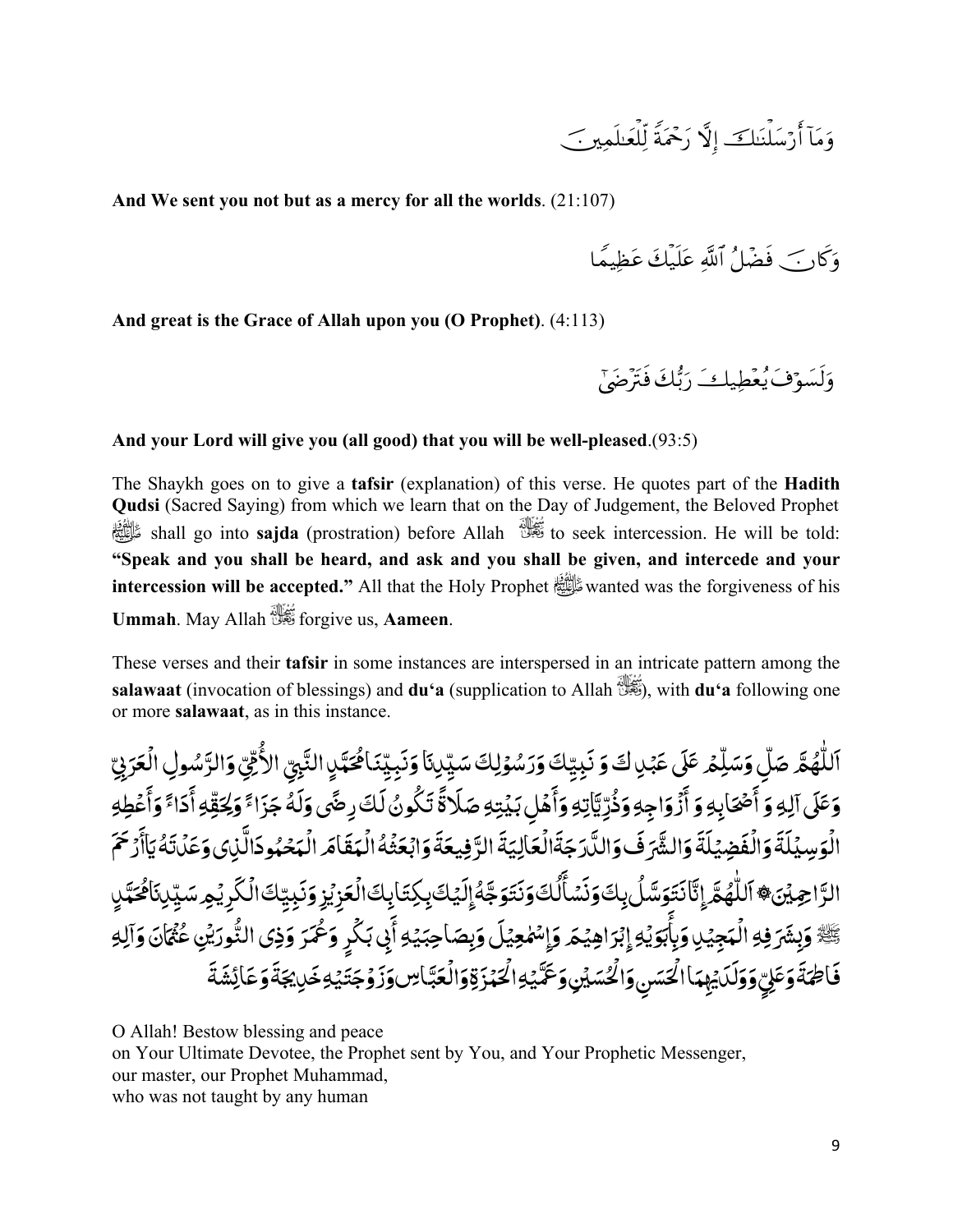(but directly by You, O Allah), the Arabian Prophetic Messenger, and on his Family and Companions and his blessed wives, and offspring and his blessed household; such a blessing that may please You, and be a reward for him and fulfil his rights, and (O Allah), give him the **Wasila** (means of intercession) and distinction, and nobility, and the highest exalted position, and raise him to the highest Praised Station which You have promised him, O The Most Merciful of those who show mercy.

O Allah! Indeed, You are our only Means and we beg of You and we turn our faces towards You with Your exalted Book and through the means of the noble Prophet sent by You, our master Sayyidina Muhammad (may Allah bless him and grant him peace), and through the means of his glorious nobility, and through the means of his forefathers Sayyidina Ibrahim and Sayyidina Isma'il, and through the means of his Companions, Sayyidina Abu Bakr and Sayyidina 'Umar, and the Possessor of the Two Lights, Sayyidina 'Uthman, and his family members Sayyidatina Fatima and Sayyidina 'Ali, and their sons Sayyidina al-Hasan and Sayyidina al-Husayn, and his uncles Sayyidina Hamza and Sayyidina 'Abbas, and his blessed wives Sayyidatina Khadija and Sayyidatina 'Aisha.

In this **salaat** and the **du'a** following it, Gawth u'l-A'zam Shaykh 'Abdul Qadir al-Jilani not only shows his deep love for Allah  $\frac{1}{2}$ , and for the blessed Prophet Muhammad  $\frac{1}{2}$ , but also for the Prophets ( 'Alayhimussalam) who came before him, as well as for the **ahlu'l bayt**  (the blessed Household of the Prophet) and his glorious **sahaba** (Companions) . In the **salaat**, he includes the **du'a** that is recited after the **adhan**. We notice that this entire **du'a** is in honour and praise of the beloved Prophet **ELL** In the **du'a** that follows, he invokes Allah using the **wasila** (means), of Allah  $\frac{1}{2}$  Himself, of the Holy Qur'an Kareem, the noble Prophet صلى الله عليه وسلم, Nabi Ibrahim and Nabi Isma'il , the **Khulafa ar-Rashidin** (the Rightly-Guided Khulafa), and the **ahlu'l bayt**  $\frac{d}{dx}$  and the **sahaba**,  $\frac{d}{dx}$ 

May Allah bestow on us the love of all of them. **Aameen**.

When we complete the recitation of **As-Salatu'l-Kubra**, we realize that interspersed in it are all the **Arkan al-Iman** *(Pillars of Muslim Faith)*. These are: Belief in Allah  $\frac{1}{200}$  as the One and Only God to be worshipped, belief in His angels, in His Revealed Books (Scriptures), in His Prophetic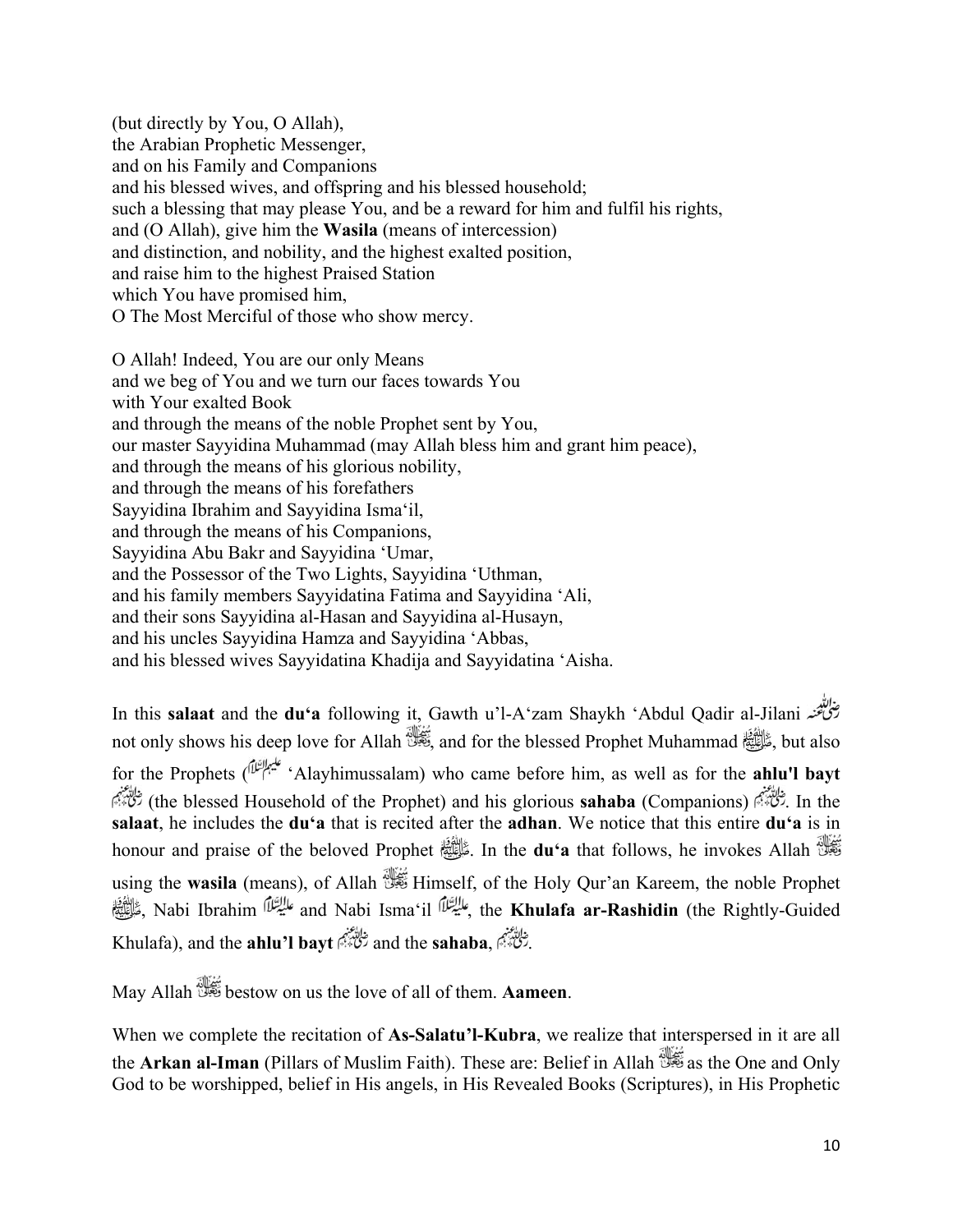Messengers, in the Last Day (of Judgement), in the Pre-Ordainment by Allah was of good and bad, and the Resurrection after death (on the Day of Judgement). So, when we are reciting As-Salatu'l-Kubra, we are declaring our 'aqida (tenets of Faith) as well.

Al-Hamdu Lillah. (All Praise if for Allah!)

We will do well to conclude this section by reciting these verses of **du'a** (supplication to Allah in As-Salat u'l-Kubra.

رَبَّنَا تَقَبَّلَ مِنَّاً إِنَّكَ أَنتَ ٱلسَّمِيعُ ٱلْعَلِيمُ

Our Lord! Accept this (service) from us. Indeed, You, only You are the All-Hearing, the All-Knowing.  $(2:127)$ 

وَتُبۡ عَلَيۡنَآ إِنَّكَ أَنتَ ٱلتَّوَّابُ ٱلرَّحِيمُرِ

And relent towards us. Indeed, You, only You are the Most Relenting (One Who accepts repentance), The Merciful.  $(2:128)$ 

وَمَا تَوْفِيقِيَ إِلَّا بِٱللَّهِ ۚ عَلَيۡهِ تَوَكَّلۡتُ وَإِلَيۡهِ أَٰنِيبُ

And my guidance is only from Allah. In Him I trust, and to Him I turn in repentance.  $(11:88)$ 

أَنتَ وَلِّيَ فِي ٱلذُّنْيَا وَٱلْأَخِرَة ۖ تَوَفَّنِي مُسْلِمًا وَأَلْحِقَّنِي بِٱلصَّاحِينَ

You are my Helper in this world and the Hereafter. Cause me to die as a Muslim and unite me with the righteous.  $(12:101)$ 

And that I may do good deeds which may please You, and make my off-spring righteous for me. Truly, I turn to You in repentance and truly, I am one of the Muslims.  $(46.15)$ 

The teaching that is repeated in these verses is to turn to Allah  $\frac{1}{2}$  in repentance. May Allah forgive us, Aameen.

#### 5.AS-SALAATU KANZI'L-A'ZAM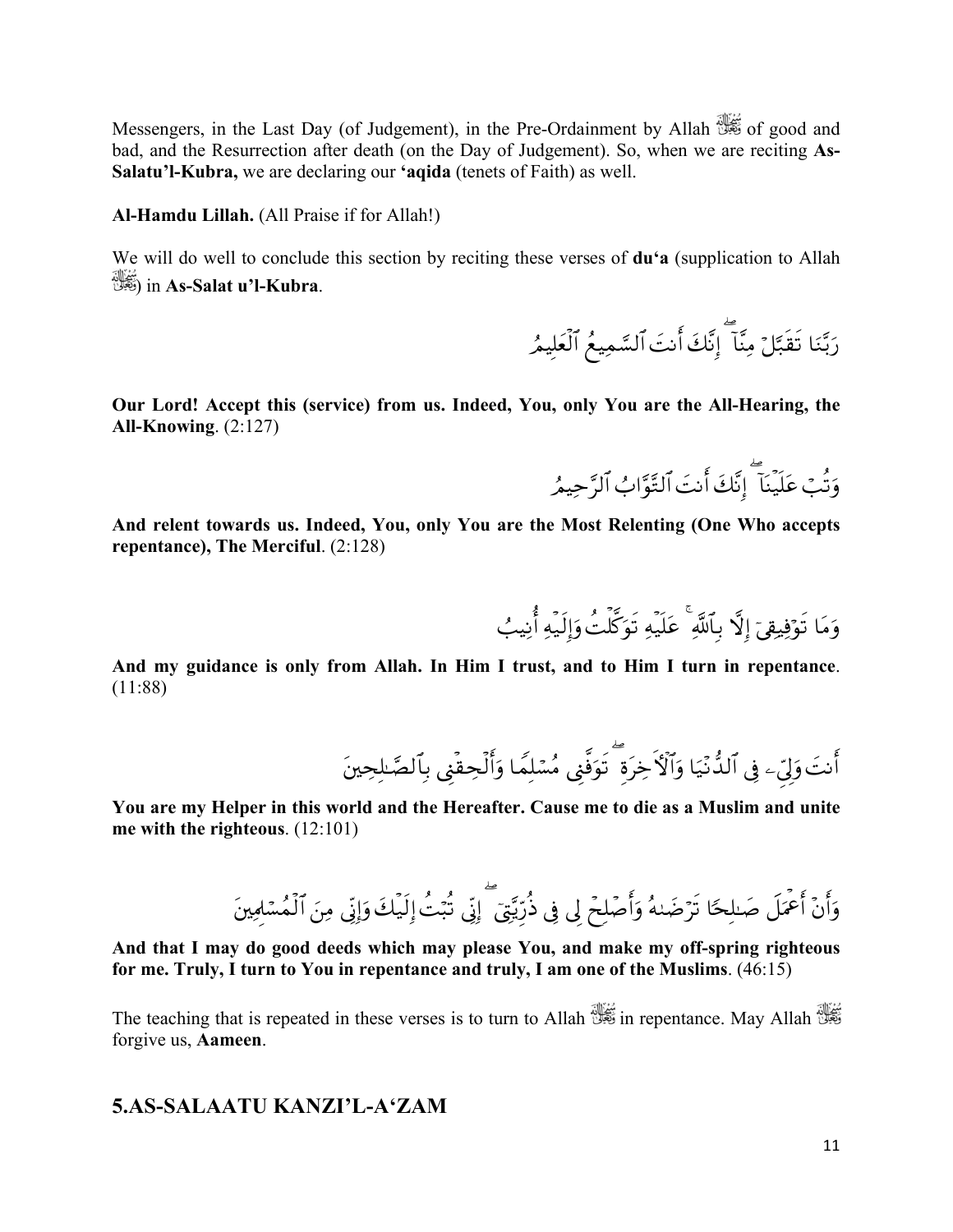One of the **salawaat** present in both **Kibriti'l-Ahmar** as well as in **As-Salaatu'l-Kubra**, is such a gem it is referred to as **Kanzi'l-A'zam** (The Great Treasure). Khwaja Shaykh Abdur-Rahman Chohravi naturally chose to include it in his Majmu'ah Salawaat u'r-Rasul and al-Hajj Isma'il ibn as-Sayyid Muhammad Sa'eed al-Qadiri had it printed separately in Fuyudaat u'r-Rabbaniyyah, identifying it as **Kanzi'l A'zam**. In it, Shaykh 'Abdul Qadir al-Jilani pours his heart out in superlative praise of the Holy Prophet Sayyidina Muhammad al-Mustafa .صلى الله عليه وسلم

ً **ृ** اللَّهُمَّ اجْعَلْ أَفْضَلَ صَلَوَاتِكَ أَبَدًا وَأَثْمَى بَرَكَاتِكَ سَرْمَدًا وَأَزكَى تَجِيَّاتِكَ فَضُلاً وَعَدَدًا عَلَى أَشْرَفِ ً ֦֧֧֟֟֓֡֓֟֓֡֓֓֡֬֓֓֓֓<u>֓</u> **∶** َ֧֧֦֧֦֧֦֧֦֧֦֧֦֧֝֟֓֓֝֓֓֓֓֓֜*֛* َ َٔ َ ً ؚ<br>; َ ٔ ؚ<br>ׇ֚֡֡<br>֧֚֚֝ ً **∶** ٔ **∶ ृ ृ ृ ∶** ٔ َْ֧֧֧֦֧ׅ֧֦֧֧֦֧֧֦֧ׅ֧֦֧֧ׅ֧֧֧֦֧֛֧֛֛֧֛֛֧ׅ֧֧֧֧֧֧֧֧ׅ֧֧֧֝֟֓֓֝֟֓֓֜֓֓֜֓֜֓֜֓֜֜֓֜֜֜֜֓֜֜֓֜֜֓֜֓֜֜֜֜֓ ؚ<br>ۣ ا<br>الماليات<br>الماليات **ـ** ٔ ٕ ِ ا<br>أ الْحَقَائِقِ الْإِنْسَانِيَّةِ وَالْجَانِّيَةِ وَتَجْبَحِ الدَّقَائِقِ الْإِيْمَانِيَّةِ وَطُوْرِ التَّجَلِّيَّاتِ الْإِجْسَانِيَّةِ وَمَهْبَطِ ٱلأَسْرَارِ ََ <u>:</u> **ُ** ّ َ֧֦֧֦֧֦֧֦֧֘֒<u>֓</u> ِ ْ ا<br>ا ֧֧֦֧֦֧֦֧֦֧֦֧֧֦֧֦֧֧֦֧֧֦֧֧֧֦֧֧֦֧֛֧֝֟֓֓֓֓֜֓֜֓֜֓֜֜֓֜֓֜֜֓֜<br>֧֪֝֝ **،** َ ֧֦֧֦֧֦֧֦֧֦֧֦֧֧֦֧֝֟֓֜֜֓֜֜֜֜*֡* ֧֧֦֧֧֦֧ׅ֧֦֧֧֦֧֧֦֧֧֧֦֧֧֦֧֧֦֧֧֛֛֛֛֛֛֧֛֟֓֝֟֓֓֜֓֓֜֓֜֜֜֜֜֜֜֜֜֓֜֓ ؚ<br>֧֦֧֦֧֦֧֦֦֧֦֧֦֧֦֧֦֧֦֧֦֧֦֧֦֧֦֧֦֧֦֦֧֧֦֧֦֦֧֦֧֦֧֡֟֟֓֟֬֟֓֟֬֟֓֟֓֟֓֟֘֩֬֓֟֘֩֬֓֝֬֬֓֬֝֬ ِّ بِ **ُ** ّ ِ ْ **ا** َ ֧֧֧֧֧֧֦֧֧֧֧֝֟֟֓֝֟֟֟֓֝֟֟֓֜֜֟֓֟֓֟֟֓֟֟֟֓֟֟֟֟֓<br>֧ׅ֧֜֜֜ **َ** ֧֖֖֖֚֚֚֚֚֝ َ<u>ٔ</u> **ُ** ֧֖֖֖֖֧֧ׅ֧֧֦֧ׅ֧֧֧ׅ֧֧֧֧ׅ֧֧ׅ֧֧֧֧֚֚֚֚֚֚֚֚֚֚֚֚֚֚֚֝֝֓֜֓֓֝֓֝֬֜֓֓֝֬֓֓֜֓֓֝֬֜֝֬֜֓֝֬֜֓֝֬֝֬֜ َ֖֖֖֖֧֚֚֡֟֟֓֟֓֡֓֓֓֟֓֓<u>֓</u> َ ٔ **ٔ** الرَّحْمَانِيَّةِ وَعَرُوْسِ الْمَمْلَكَةِ الرَّبَّانِيَّةِ وَاسِطَةِ عِقْدِالنَّبِيِّيْنَ وَمُقَرَّمِر جَيْشِ الْمُرْسَلِيْنَ وَقَائِدِ رَكْبِ ֧֝֟֟֓֝֬֝֟֟֬֝֬֝֟֓֝֬֝֬֝֟֓֝֬֝֬֝֬֝֬֝֟֝֬֝֬֝֟֝֬ َ :<br>י َ ֧֧֖֖֖֖֧֧֧֧֧֦֧֧֧֦֧֧֧֧֧֧֦֧֧ׅ֧֧֧֧֧֧֧֦֧֧֦֧֚֚֚֚֚֚֚֚֝֟֓֝֬֓֝֓֓֓֓֓֓֓֓֓֓֬֓֓֓֓֓֓֜֬֓֜֓֜֜֬֬֜֓֜֜֬֜ ់<br>៖ َََ ֧֧֦֧֦֧֦֦֧֦֧֦֧֦֧֦֧֝֟֓֓֝֓֝֬֜֓**֓** ِ َ ֧֧֧֦֧֧֦֧ׅ֧֦֧֝֟֟֓֝֟֟֓֝֬֟֜֓֜֓֜<sup>֓</sup>֓ **ُ** ّ َ َ ؚ<br>֡֟ ِ بِمَا يَسْتَقِيمَ بِمَا يَسْتَقِيمَ بِمَا يَسْتَقِيمَ بِمَا يَسْتَقِيمَ بِمَا يَسْتَقِيمَ بِمَا يَسْتَقِيمَ ب َ َ ֧֧֦֧֦֧֦֧֦֧ׅ֧֦֧֧֦֧ׅ֧֧ׅ֧ׅ֧ׅ֧֧ׅ֧֧֧ׅ֧֧֧ׅ֧֚֝֜֓֓֜֓֜֓֓֜֓֜֓֜֓֓֜֓֜֬֜֬֜֓֜֬֜֓ ֧֧֧֧֧֧֧֝֟֟֓֟֓֟֓֟֓֟֓֟֓֝֓֟֓֟֓֟֟֓<del>֛</del> ֦֧֧֟֟֓֓<u>֕</u> ֪֪֦֧֡֟֟֟֟֟֟֟֟֟֟֟֟֟֟֟֟֟֟֟֟֟֟֟֟֟֟֟֟֟֟֟<sup>֟</sup> ់<br>តែ ֧֦֧֦֧֦֧֦֧֦֧֝<u>֚֓</u> َ **่** ِ بِمِنْ أَيُّةٍ بِمِنْ أَيُّةٍ بِمِنْ أَيُّةٍ بِمِنْ أَيُّةٍ بِمِنْ أَيُّةٍ بِمِنْ أَيُّةٍ بِمِنْ أَيُّةٍ بِم وَكِّيْبَاءُ وَالصِّدِّيْيَةِيْنَ وَأَفْضَلِ الْخَلاَئِقِ أَجْمَعِيْنَ حَامِلِ لِوَاءُ الْعِزِّ أَلاَّهَا وَمَالِكِ أَزِمَّةِ الْمَجْدِ أَلاَّمَهُ مِنْ يَوْمِيَّا لِلْجَمَعِيْنَ حَامِلِ لِوَاءُ الْعِزْ أَلاَّهُمْلِ وَمَال َ ٔ **َ** ٔ ا<br>أ ֧֦֧֦֧֦֧֦֧ׅ֖֚֝֜<br>֧֚֝ ِ ؚ<br>֡֟֟֓֟֓֟֓֟֓֟֓֟֓֟֓֟֓֟֓֟֡֟֟֟֟֡֬֟֓֟֓֟֓֟֡֟֟֟֟֬֟֩֬ َ**∶** ٔ **ا ∶** َ ٔ َ ْ **ـ** ֧֦֧֦֧֦֧֦֧֦֧֦֧ׅ֧֦֧֧֦֧֧֦֧֧֦֧֜֓֓֜֓֓֜֓֓֜֓֓֜**֓** َ**∶** <u>ّ</u> ֚֚֝֝֝֝֝֝֝<br>֚֚֚֚֚֚֚֝֝֝֝֝֝֝֝֝֝֝֝֝֝֝֝֝֝֟֝֝<br>֧֖֖֖֖֖֖֖֖֖֖֖֖֖֖֚֚֚֚֚֚֚֚֚֚֚֚֚֚֚֚֚֚֚֚֚֚֚֝֝֝֝֝֝֝֝֝ ٔ ا<br>أ ֦֧֦֦֖֧֦֧֦֧֦֧֦֧֟֟֟֓֝֟֟֟֟֝֬֟֓֝<u>֦</u> ֖֖֖֖֪ׅ֖֪֖֖֪֦֖֖֚֚֚֚֚֚֚֚֚֚֚֝֝֝֝֝֓֕֓֝֝֓֝֓֓֓֝֬֝֓֝֓֝֓֝֓֓֝֓֞֟֓֓֝֓֝ ٔ ا<br>أ ֦֧֦֧֦֧֦֧֦֧֦֧֟֟֓֟֓֟֓֡֝<u>֛</u> ؚ<br>֡֟֟֓֟֓֟֓֟֓֟֓֟֓֟֓֟֓֟֓֟֡֟֟֟֟֡֬֟֓֟֓֟֓֟֡֟֟֟֟֬֟֩֬ َ ֧֖֖֧֧֧֧֧֧֧֦֧֧֧ׅ֧֚֚֚֚֚֚֚֚֚֚֚֝֓֓֓֓֓֓֓֓֓֓֓֓֓֜֓֓֜֓֓ ֧֟֓֟֓֟׆<br>֧֓ شَاهِنِ أَسْرَادِ ٱلأَزَلِ وَمُشَاهِدِ أَنْوَادِ السَّوَابِقِ ٱلأَوَّلِ وَتَرْجُمَانِ لِسَانِ الْقِدَوِ وَمَنْبَعِ الْعِلْمِ وَالْحِلْمِ َ ٔ ا<br>أ َ֧֧֦֦֧֦֧֦֧֦֧֦֧֧֦֧ׅ֧֧֦֧ׅ֧֦֧֝֟֓֝֓֓֜֓֜֓֓֜֓<br>֧ׅ֖֧֖֖֖֖֖֖֧֧ׅ֧֧֚֚֚֚֚֚֚֚֚֚֚֚֚֚֚֚֚֚֜֝֝֟֓֜֓֝֬ َ ٔ َ**ृ** ֖֖֦֦֖֖֖֧֦֧֦֧֦֧֦֧֚֚֚֚֚֚֚֚֚֚֚֚֚֚֚֚֚֚֚֝֝֝֝֝֟֓֟֓֟֓֟֓֟֓֝֬֝֓֟֓֝֬֟֓֟֓֝֬֓֝֬ ٔ ا<br>أ **∶** ٔ ا<br>أ ֧֦֧֦֧֦֧֦֧֘֒<u>֘</u> <u>:</u> ֦֧֧֟֟֓֓<u>֕</u> َ ْ **ृ** ْ َ֧֧֦֧֦֧֦֧֦֧ׅ֧֦֧ׅ֧֧ׅ֧ׅ֧֧ׅ֧ׅ֧ׅ֧֝֟֓֝֝֜֓֜֓֜֜֓֜֓֜֜֓֜֓֜֓ ֖֖֚֚֚֚֝<u>֓</u> وَاکۡـِکۡـَهِ وَمَظۡـٰٓهَرِ سِرِّ الۡوُجُوۡدِاكۡجُزۡنُیۨ وَالۡـُکۡلِّ وَإِنۡـَسَانِ عَیۡنِ الۡوۡجُوۡدِ الۡعُلۡوِیِّ وَالسُّفۡوِیِّ رُوۡـح جَسَـٰںِالۡـٰٓکَوۡنَیۡنِ ់<br>៖ ُ ֧֖֖֚֚֚֚֝<br>֧֖֧֖֖֧֖֚֚֚֚֚֚֚֚֚֚֚֚֚֚֚֚֚֝֝֝֝֝֬֝֓֝֬֝֬֝֬֝֬֝֬֝֬֝֬֝֬֝֬֝֬ **ـ** ا<br>أ ُ .<br>.<br>. <u>ّ</u> ؚ<br>ۣ ُ ֦֧֧֟֟֓<u>֕</u> َ֦֧֘<u>֓</u> ِ َ ِ **.** ِ ֧֧֧֧֦֧ׅ֧֦֧ׅ֧֧ׅ֧֦֧ׅ֧֦֧֝֟֟֓֝֟֟֟֓֝֟֓֜֓֜֓֝֬֜֓֜֓ <u>ّ</u> المناسب المسلمات المسلمات المسلمات المسلمات المسلمات المسلمات المسلمات المسلمات المسلمات المسلمات ا ֦֧֧֦֧֦֧֦֧֧֧֧֧֧֧֧֧֧֧֧֧֧֧֧֟֟֓֝֟֟֓֝֝֬֝֟֓֝֬֝֓֝֬֝֓֝֬֝֓֝֬֝֓֝֬֝֓֝֬֓֝֬֓֝֬֝֬֝֬֝֬֝֬֝֓֝֬֝֬֝֬֝֬֝֬֝ <u>ّ</u> ؚ<br>ۣ ُ ֦֧֧֟֟֓<u>֕</u> **ٔ** ۔<br>ا ֦֧֧֦֧֦֧֦֧֦֧֦֧ׅ֧֦֧֧֦֧֦֧֧֧ׅ֧֧֧֧ׅ֧֧֧֧֟֟֓֝֝֝֜֓֝֬֝֬֓֝֬֜֓֓֓֓֜֓֝֬<br>֧֪֧֝<u>֘</u> َ ْ َِ بِمَا يَسْتَقِيمَ بِمَا يَسْتَقِيمَ بِمَا يَسْتَقِيمَ بِمَا يَسْتَقِيمَ بِمَا يَسْتَقِيمَ بِمَا يَسْتَقِيمَ ب ِ ֦֧֦֧֟֟֓֟֓֟֓֝<u>֓</u> وَعَيْنِ حَيَاةِ الدَّارَيُنِ ٱلْمُتَحَقِّقِ بِأَعْلَى دُتَبِ الْعُبُوُدِيَّةِ وَالْمُتَخَلِّقِ بِأَخْلاَقِ الْمَقَامَاتِ الْإِصْطِفَائِيَّةِ<br>الزامل الأخطاء المحيط عالم الله الله عليه المسابق المُجاوِدِيَّةِ وَالْمُتَخَلِ َ֧֧֦֦֧֦֧֝֟֟֓֟֓֟֟֓֟֟֟֟֓֟֓֟֓֟֓֟֟֬֟֟֩֓֟֟֓֟֟֟֩֓ ََ֧֧֧֦֧֦֧֧֦֧֦֧֦֧֧֦֧֧֦֧֦֧֦֧֦֧֧֓֓֓֓֓֓֝֬֓֓֓֓֓֓֓֓֓֓֓֓֓֓֓֓֓֓֝֬֓֓֓֜֓֓֓֓֓֓֓֓ ֖֖֚֚֚֚֚֚֚֝֝֝֝֝֝֝֝ ֦֧֦֧֟֟֓֝<u>֦</u> ْ **∶** ֦֧֧֟֟֓֓<u>֕</u> ا<br>ا ֚֝<br>֧֚֝<br>֧֖֖֖֖֖֖֖֚֚֚֚֚֚֚֚֚֚֚֚֚֚֝֝֝֝֝֝֝֝֝֝֝֝֝֝֝֬֝֝֝֝֝֝֝֝֝<br>֧֖֖֖֚֚֚֚֚֚֚֚֚֚֚֚֚֝֝֝֝֝֝֝֝֝֝֝֝֬֝֝ ٔ **ـ** َ ֦֧֧֟֟֓֓<u>֕</u> ا<br>ا ֧֧֧֧֦֧֧֦֧֝֟֓֓֓֟֓֓֝֬֟֓֓֜֓<u>֓</u> ؚْ<br>ۣ ُ ؚ<br>֡֟ َ ِّ بِ َ ٔ َ ْ **َ** ڸؽڸٱلأَعۡظَٰهِ وَالۡخَبِيۡبِٱلأَکۡرَمِ سَيِّدِنَاوَمَوۡلَا ؚ<br>֧֧֪֪֪֪֖֖֖֖֖֖֖֚֝֟֓֟֓֟֓֟֟֟֟֟֓֝֬֝֟֟֟֘֝֬֝֟֘֝֬֝֟֝֟֝֬֝֟֝֬֝֟֝֬֝֬֝֬֝֬֝֟֬֝֬֝֬֝֬֝֓֝֬֝֬֝֝֬֝֬֝ ֧֦֧֦֧֦֧֦֧ׅ֧֦֧ׅ֧֝֟֝֜֓֜֓<u>֚</u> ِ ֝֝֝֝֝**֝ ृ** ែ<br>តែ ֖֪֦֚֚֚֚֚֚֝֝֝֝֝֝֝֝֝֝**֝** ٔ ا<br>أ ֪֡֟֟֟֟֟֟֟֟֟֟֟֟֟֟֟֟֟֟֟֟֟֟֟֟֟֟֟֟֟֟֟<sup>֟</sup> َ <u>:</u> ֧֦֧֦֧֦֧֦ׅ֦֧֝֟֟֟֟֓֘֝<u>֓</u> َ ٔ ْ <u>:</u> َْ ٱلۡتَّذِيۡلِٱلۡأَعۡظَٰهِ وَالۡتَبِيۡدَبِٱلۡأَكۡوَمِ سَيِّدِنَاۚ وَمَوۡلَانَاۚ وَحَبِيۡبِنَاۚ مُحَسَّدِبۡنَى عَبۡدِاللّٰهِ بِنِ عَبۡدِالۡهُ طَّلِبِ صَلَّى اللّٰهُ َ֧֧֖֖֖֖֖֧֦֧ׅ֧֧֧֦֧ׅ֧֦֧ׅ֧֦֧ׅ֧֧֧֧֛֛֛֛֛֛֛֛֛֛֛֛֛֛֛֛֛֛֛֛֛֛֪֚֚֚֚֚֚֝֟֓֝֟֓֝֬֜֓֝֬֝֓֜֓֜֓֜֓֜֜֜֜֜֜֜֜֜֜֜֜֜֜֜֜֝֟ ْ <u>ّ</u> َ ֖֧֦֧֦֧֧֦֧֡֟֟֓֝֟֓֝֟֓֕֓֕֓֝֓֬֝֓֝֬֝֓֝֬֓֟֓<u>֦֝</u> َ **ُ** ֧֧֖֖֧֧֧֧֧֦֧֧֧ׅ֧ׅ֧֧֧֧֧ׅ֧֧֧ׅ֧֧֧֚֚֚֚֚֚֚֚֚֚֚֚֚֚֚֝֝֝֓֝֓֓֓֓֝֬֜֓֓֜֓֓֜֓֓֝֬֜֓֜֓֜֝֬֜֓֝֬֜ **ا** <u>:</u> َُ**ُ** ֧֧֖֖֖֚֚֚֚֚֚֚֝֟֓֝֬<br>֧֖֖֖֖֖֖֖֖֖֖֖֖֚֚֚֚֚֚֚֚֚֚֚֚֚֜֜֜֜֜֜֜֜֝֝֬<br>֧֝ َتَبَّلِبُّنِ عَبۡلِاللَّهِ بَٰٓنِ عَبۡلِالۡ مُطَّلِبِ صَ<br>يَمَا ذَكَرَكَ وَذَكَرَهُ النَّااكِرُوۡنَ وَغَفَا ِّ بِ ا<br>ا ֧֧֧֧֧֓֓֓֓֓֓֓<u>֓</u> ؚ<br>ۣ َ **∶** َ֖֖֚֚֚֚֚֚֚֚֚֚֚֚֚֝ **ا** َ **ُ** بر<br>پا **∶** عَلَيۡهِ وَعَلَى آلِهِ وَأَصۡحَاۚبِهِ عَدَدَ مَعۡلُوۡمَاۚتِكَ وَمِدَادَ كَلِمَاۚتِكَ كُلَّمَا ذَكَرَكَ وَذَكَرَهُ النَّاا كِرُوۡنَ وَغَفَلَ عَنۡ ََ **ا ृ** َ **∶** ؚ<br>; ؚ<br>ۣ <u>ّ</u> **ا ृ** َ ٔ َ ِ ٓ **ृ** َ **ृ** َ َذِكَرِكَ وَذِكَرِ وَالۡغَافِلُوۡنَ وَسَلِّمۡ تَسۡلِّمَٱذَاهُمَا كَثِيۡرَ ا َ ً َ ֦֖֧֡֡֟֓֝֟֓֝<u>֚</u> َ ْ ت ֧֦֧֦֧֦֧֦֧ׅ֖֚֚֝֜֓֝֬<br>֧֚֝ ؚ<br>ا َِّ بِ َ ֦֧֦֧֟֟֓֕<u>֦</u> ់<br>តែ َ َ់<br>តែ

O Allah! Confer for ever Your best blessings and ever increasing and never ending favours; and Your Purest, Gracious, and abundant salutations on him who is the most noble in the realm of the realities of the nature of humans and jinn, and is fully aware of all subtleties of Faith, and is the mountain of excellent manifestations and the place on which descend the mysteries of the All-Beneficent and who is a bridegroom in the Kingdom of the Lord, the centrally placed jewel in the chain of the Prophets, the first and the foremost in the army of the Prophetic Messengers, the leader of the caravan of the saints and the truthful, the best in all creation, the bearer of the flag of the highest honour, the owner of the keys to the shining gallery,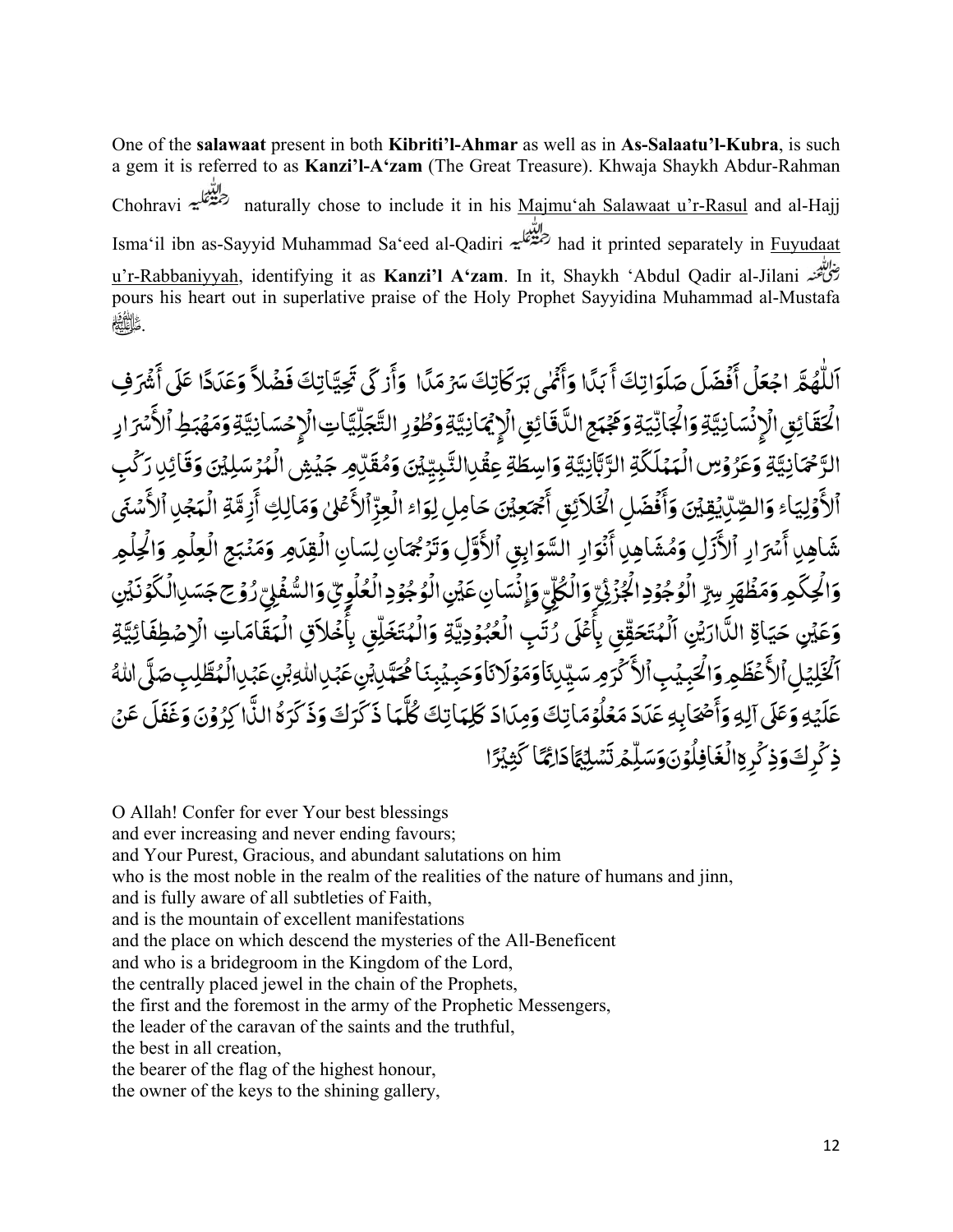the beholder of the secrets of eternity, the beholder of the first created lights, the interpreter of the Divine Language, the fountain-spring of knowledge, tolerance and wisdom, the manifestation of the secret of the existence of the whole and its parts, who is the cause of the existence of (everything) above and below, the soul in the body of both the worlds (that keeps them alive), the fountain of life of this world and the Hereafter, the one who has achieved the high rank of servitude to Allah and is created with the highest spiritual stations of morality, the foremost among the friends of Allah and His highly honoured beloved, our master, our patron, our beloved, Muhammad, son of 'Abdullah ibn 'Abdul Muttalib, may Allah bless him, his Family and Companions, as many times as the number which is in Your Knowledge (O Allah) and (as many times as) the amount of ink used to write Your Words, whenever You are remembered and he is remembered by those who remember and whenever You are not remembered and he is not remembered by the negligent, (that is, not leaving out any one in the count) and bestow on him abundant, never ending, complete salutations (as well).

For sure, **Kanzi'l-A'zam** is at such a high level in terms of **'ulum** and **'irfan** (direct spiritual knowledge) that it is breath-taking and awe-inspiring. One of its interesting features is that it is in rhyming prose. We notice that in this **salaat**, the following words rhyme:

(i) **abadan**, **sarmadan**, **fadlan** and **'adadan**;

- (ii) **insaaniyyah**, **jaanniyah** , **Imaniyyah**, **Ihsaaniyyah**, **Rahmaaniyyah** and **Rabbaaniyyah**;
- (iii) **Nabiyyeena**, **Mursaleena**, **Siddiqeena**, and **ajma'eena**;
- (iv) **a'laa** and **asnaa**;
- (v) **azali**, **awwali**, **qidami**, and **hikami**;
- (vi) **'ilmi** and **hilmi**;
- (vii) **juz'iyyi**, **kulliyyi** , **'ulwiyyi** and **sufliyyi**;
- (viii) **kawnayni** and **daarayni**;
- (ix) **'ubudiyyati** and **istifaaiyyati**;
- (x) **A'zam** and **Akram**;
- (xi) **Ma'lumaatika** and **Kalimaatika**; and
- (xii) **zaakirun** and **ghaafilun**.

There are twelve different rhymes in just one **salaat**.

Allahu Akbar! (Allah is Supremely Great)!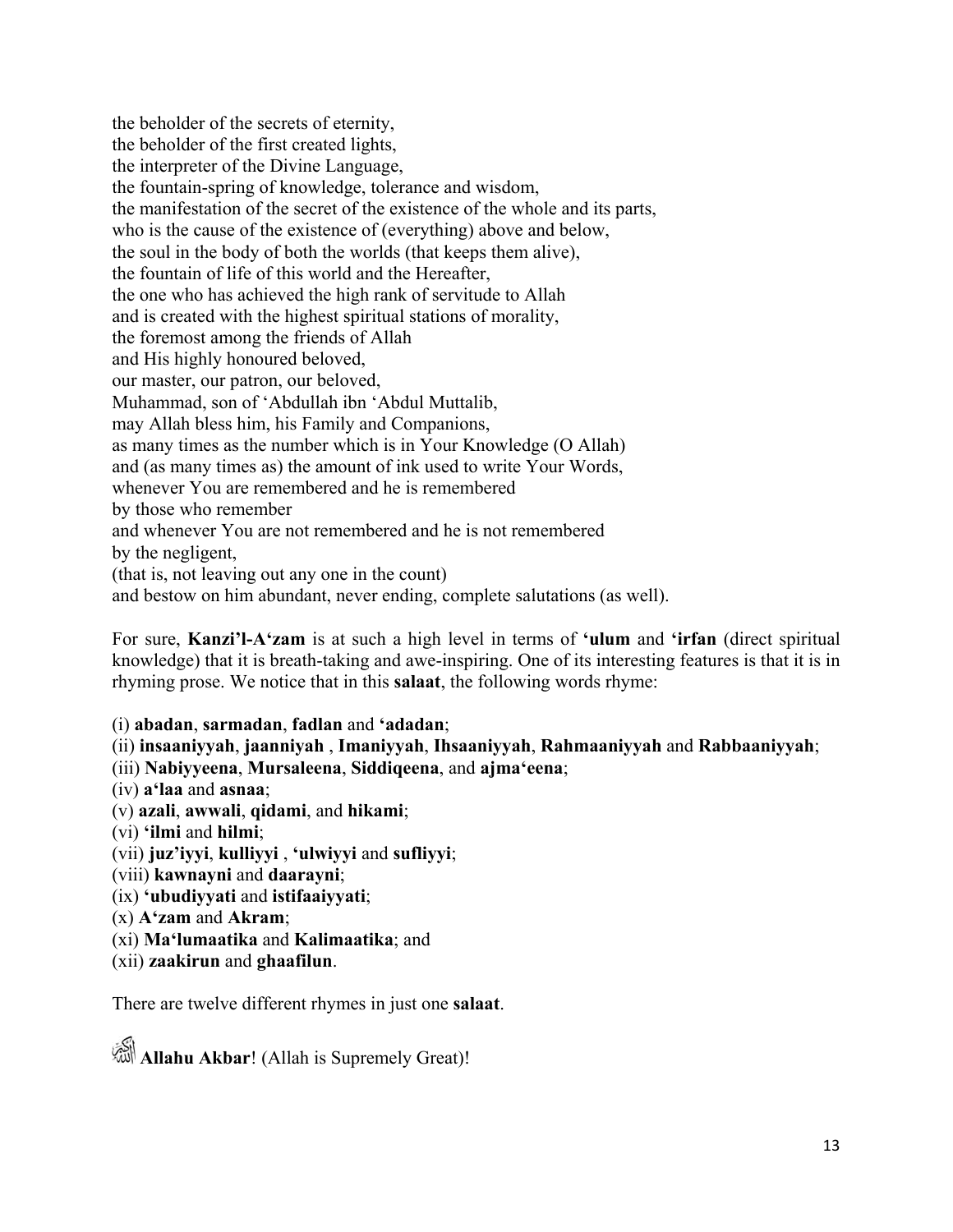It must be remembered that this is not the only remarkable feature of this **salaat**. There are various other levels of **'ulum** (knowledge) here, both manifest and hidden that call for more intensive study.

# **6.HURUF U'L-MUQATTA'AT**

An ancient tradition among the **'ulama** (the learned) and the **mashaayikh** (spiritual masters) is to compose **salawaat** giving a meaning to each letter in the name of the beloved Prophet Muhammad صلى الله عليه وسلم. On earth, the Holy Prophet صلى الله عليه وسلم is called Muhammad and in the heavens, he is called Ahmad. The name Muhammad is composed of four letters: "**Meem**", "**Haa**", "**Meem**", and "**Daal**", while the name Ahmad is composed of "**Alif**", "**Haa**", "**Meem**" and "**Daal**". The

**mashaayikh** have composed **salawaat** with these letters. Shaykh 'Abdul Qadir al-Jilani went a step beyond this. He composed a **salaat** with these letters together with the **Huruf u'l-Muqatta'at**.

The **Huruf u'l-Muqatta'at** are the letters with which some of the **surahs** (chapters) of the Qur'an Kareem start. These are:

**Alif Laam Meem**, (2:1), (3:1), (29:1), (30:1), (31:1), (32:1) **Alif Laam Meem Saad**, (7:1) **Alif Laam Raa**, (10:1), (11:1), (12:1), (14:1), (15:1) **Alif Laam Meem Raa**, (13:1) **Kaaf Haa Yaa 'Ain Saad**, (19:1) **Taa Haa**, (20:1) **Taa Seen Meem**, (26:1), (28:1) **Taa Seen**, (27:1) **Yaa Seen**, (36:1) **Saad**, (38:1) **Haa Meem**, (40:1), (41:1), (42:1), (43:1), (44:1), (45:1), (46:1) **Haa Meem 'Ain Seen Qaaf**, (42:1-2) **Qaaf**, (50:1) and **Noon**. (68:1)

Only Allah knows the true meanings of these **huruf u'l muqatta'at**, as well as those to whom He gives this knowledge, the foremost among them being our Holy Prophet Muhammad al-Mustafa صلى الله عليه وسلم. The **mashaayikh** have explained that some of these **huruf u'l-muqatta'at** refer to the **sifaat** (Noble Attributes) of Allah **and** some refer to the **sifaat** (noble attributes) of the Prophet صلى الله عليه وسلم. Many of them have also stated that **Taa Haa** and **Yaa Seen** are attributive names of praise of the blessed Prophet صلى الله عليه وسلم. Some other **mashaayikh** have composed **salawaat** with the **huruf u'l-muqatta'at**.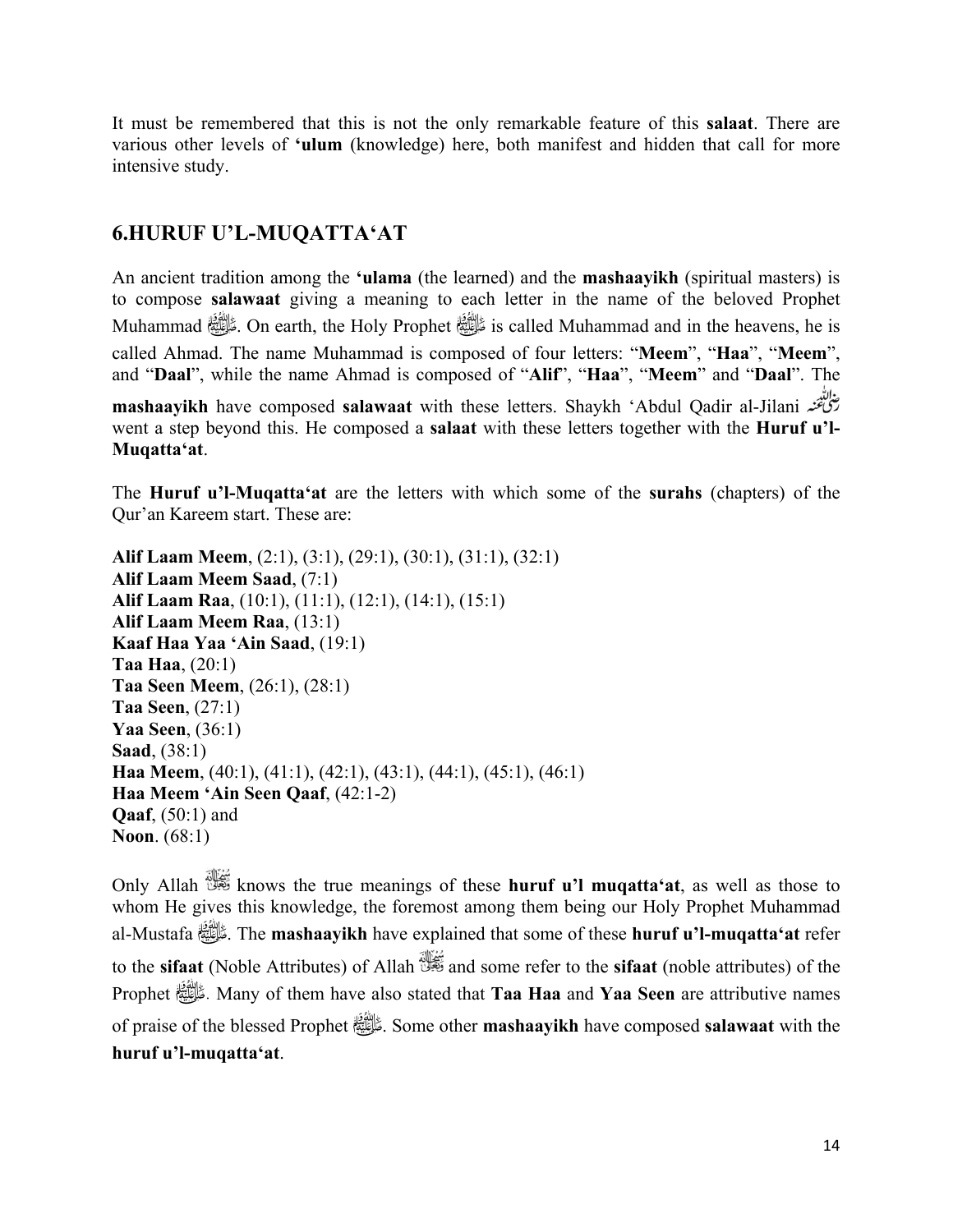Shaykh 'Abdul Qadir al-Jilani combined all this **'ulum** (knowledge) in a grand convocation in just one **salaat**. We find that in one of the **salawaat** given in Fuyudaat u'r*-*Rabbaniyyah, the **Gawth u'l-A'zam** has used the letters in the blessed names Muhammad and Ahmad as well as the **Huruf u'l-Muqatta'at** without repeating any of the **Huruf u'l-Muqatta'at**! Who can beat such scholarship? As we appreciate this learning that is open, manifest and clear, we begin to understand the depth of his spiritual knowledge that was a secret and even more hidden.

Let us then approach this **salaat** after reciting Surah al-Fatiha. **Al-Fatiha**!

<u>:</u> بِسُمِ اللهِ الرَّ<sup>ح</sup>ْنِ الرَّحِيْمِ ا<br>ا ֧֧֧֧֧֧֧֝֟֟֓֟֓֟֓֟֓֟֓֟֓֝֓֟֓֟֓֟֟֓<del>֛</del> ֧֧֖֖֖֚֚֚֚֚֚֚֝֟֓֝֬<br>֧֖֖֖֖֖֖֖֖֖֖֖֖֚֚֚֚֚֚֚֚֚֚֚֚֚֜֜֜֜֜֜֜֜֝֝֬<br>֧֝ <u>:</u>

<u>:</u> وَلَاحَوْلَ وَلَا قُوَّةَ إِلَّابِاٰللهِ الْعَلِيِّ الْعَظِيْمِ ۞ لَاإِلٰهَ إِلَّا اللّٰهُ الْهَلِكُ الْحَقُّ الْهُبِيْنُ مُحَمَّدٌ رَسُولُ اللهِ الصَّادِقُ **َ** ֦֧֦֧֟֟֓֕<u>֦</u> ֖֚֚֚֝֝֝֝**֝ َ** ֦֧֦֧֟֟֓֕<u>֦</u> َ ֧֧֧֧֦֧֧֦֧֝֟֓֓֝֟֓֓֝֬֟֓֓֜֓֓֜*֛* ِ ֧֦֧֦֦֧֦֦֦֧֦֧ׅ֧֦֧ׅ֧֦֧ׅ֧֦֧֝֟֟֓֝֝֜֓֜֓֜֓֜**֓** ֧֧֦֧֦֧֦֧֦֧֝֟֓֜*֛* ֧֧֝֟֓֟֓֓֝֟׆<br>֧֧֧ ُ َ**ृ** َُ َ֧֧֧֧֦֧֧֦֧֝֟֓֓֝֟֓֓֝֬֟֓֓֜֓֓֜*֛* ِ َ ٰ ِ َ ؚ<br>ۣ ֦֧֧֟֟֓֓<u>֕</u> ُ ֧֖ׅ֦֧ׅ֧֧ׅ֧֧ׅ֧֧ׅ֧֧ׅ֧֧֧ׅ֧ׅ֧֧֚֚֚֚֚֚֚֚֚֚֚֚֚֚֚֚֚֚֚֚֝֝֓֡֓֡֓֡֬֓֓֡֬֜֓֓֝֓֜֓֓֝֬֜֓֝֬֜֓֝֬֜֓֝֬֝֬֜֝֬ ֦֧֧֦֧֦֧֦֧֦֧֦֧ׅ֧֦֧֧֦֧֦֧֧֧ׅ֧֧֧֧ׅ֧֧֧֧֟֟֓֝֝֝֜֓֝֬֝֬֓֝֬֜֓֓֓֓֜֓֝֬<br>֧֪֧֝<u>֘</u> ؚ<br>ا ؚ<br>; ؚ<br>֡֟ ∫<br>∫ َ֧֖֖֖֧֦֧ׅ֧֧ׅ֧ׅ֧֧ׅ֧֧֧֧֧ׅ֧֧ׅ֧֧֧֧֧֚֚֚֚֚֚֚֚֚֚֚֝֝֓֜֓֓֝֬֜֓֓֝֬֜֓֓֝֬֜֓֓֝֬֜֜֝֬֜֓֝֬֜֓֝֬֜֝֬ ِّ بِ ِّ بِيَا بِيَا بِيَا بِيَا بِيَا بِيَا بِيَا بِيَا بِيَا بِيَا بِيَا بِيَا بِيَا بِيَا بِيَا بِيَا بِيَا بِيَا ٌ ا<br>ا ֧֧֖֚֚֝֟֓֓֝<br>֧֧֧֧֧֧ׅ֧ׅ֧ׅ֧֧֚֚֚֚֚֚֚֚֚֚֚֚֚֚֚֚֚֚֚֚֚֚֚֚֚֝֝֝֓֝֬֝֓֝֬֜֜֜֝֬֝֬ ِ<br>زَمِينُ الْوَعُدِ الْأَمِيْنُ ۞ رَبَّنَا آمَنَّا بِمَاأَنْزَلُتَ وَاتَّبَعْنَا الرَّسُولَ فَاكْتُبْنَامَعَ الشَّاهِدِيْنَ ֦֧֦֦֧֦֦֧֦֦֧֦֧֦֧֦֧֦֧֦֧֦֧ׅ֧֧ׅ֧֧ׅ֧ׅ֧֧ׅ֧֧֧ׅ֧֧֧ׅ֧֧֧֧ׅ֧֧֧֧֧֝֟֟֓֝֝֝֝֜֓֓֜֜֓֓֜֓֜֓֓֜֓֜֓֜֓֜֓<br>֧֧֧֧֧֧֧֧֧֧֧֧֧ׅ֛֪֧֧֧֪֧֚֝֜֜֜֜֜֜֝֬֜֝֬ َ֧֧֖֧֧֧ׅ֧ׅ֧ׅ֧ׅ֧֚֚֚֚֚֚֚֚֚֚֚֚֚֚֚֚֝֝֝֓֝֓֜֓֜֓֜֓֝֬֜֓֓ َؚ<br>֧֝֟֟֓֟֓֟֓֟֓֟֓֟֓֟֓֟֓֟֓֟֬֟֓֟֓֟֓֟֘֩֝֬֝֟֩*֟* ُ ់<br>៖ **ृ** ِّ ِ ّ **ا** <u>ّ</u> َ ֧֧֧֧ׅ֧֧ׅ֧֧֧֧ׅ֧֦֧ׅ֧֧֧֧֪֪֧֧֧֪֪ׅ֦֧֚֚֚֚֚֚֚֚֚֚֚֚֚֚֚֚֝֓֡֓֓֡֓֓֡֓֓֡֓֓֡֓֓֟֓֓֜֓֓֜֜֓֓֜֜֜֜֓֜֓֝֬֜֜ َْ رَبَّنَا آمَنَّا ِمَاۤأَنۡزَلۡتَ وَاتَّبَعۡنَا الرَّسُولَ فَا كُتُبۡنَامَعَ الشَّاهِلِيۡنَ ﴾ ٱللَّٰهُمَّ صَلِّ وَسَلِّمۡ ់<br>ខែ ٔ ֧֧֦֧֦֧֦֧֦֧֝֟֟֓֜*֛* ֧֧֦֧֧֦֧ׅ֧֦֧֝֟֓֝֬֟֓֓֜֓֓֜*֛* ٓ **∶** ا<br>ا ֧֧֧֦֧֧֦֧֦֧֦֧֧֧֝֟֓֝֟֟֓֓֝֬֟֓֓֜֜֓<del>֛</del> ْ**ـ** ์<br>. ֧֖֧֦֧֦֧ׅ֚֚֝֝֜֝֬ ֧֦֧֦֧֦֧֦֧֚֝֜֜*֟* ֧֝֟֟֓֟֓֟֓֟֓֡֓֓֟֓֟֓֡֟֟֟֟֟֟֟֡֬ ֧֧֧ׅ֧֧ׅ֧ׅ֧֧ׅ֧ׅ֧ׅ֧ׅ֧֧ׅ֧ׅ֧ׅ֧֧ׅ֧֧֚֚֚֚֚֚֚֚֚֚֚֚֝֝֓֕֓֝֓֜֓֓֜֓֜֓֓֝֬֜֓֓֜֓֜֓֜֓֜֓֜֓֜֓֝֬֜֓ ُ ٰ ֧֦֧֦֧֦֧֦֧ׅ֧֝֜֓֓֝ ا<br>ا **ِي**رِّ الشَّائِخ ֧֧֦֧֦֧֦֧ׅ֧֦֧֧֧ׅ֧֦֧֧ׅ֧֦֧֧֧ׅ֧֧֛֛֛֧֝֟֓֝֜֓֜֜֜֓֜֜֓֜֜֜֓֜֜֜֓֜<br>֧֧֝֟ ֧֦֧֦֧֦֧֦֧ׅ֧֜֓֓<u>֚</u> ؚ<br>֡֟ وَبِرَّ وَأَكْرِمُ وَأَعِزَّ وَأَعْظِمُ وَارْحَمْ عَلَى الْعِزِّ الشَّاجْعُ وَالْبَجْدِ الْبَاذِخ وَالنُّورِالطَّاجِح وَالْحَقِّ الْوَاضِحِ مِيْمِر <u>ّ</u> ؚ<br>֧֝֟֓֟֓֟֓֟֓֟׆֧֧ **∶** ٔ َ ا<br>ا ֧֧֧֧֧֧֓֓֓֓֓֓<u>֓</u> **∶** ٔ َ **ٔ** ؚ<br>ؙ **∶** ٔ ََ֧֧֧֧֟֟֟֟֟֟֟֟֟֟֟֟֟֟֟֟֜֝֟֜֟֜֟֟֟֟֟֟֟֟֟֟֟֟֟֟֟֩֓<br>֧֜֜ ֧֖֖֧֧֧֧ׅ֧֧ׅ֧ׅ֧ׅ֧ׅ֧ׅ֧֧ׅ֧֧ׅ֧ׅ֧֧ׅ֧֧֚֚֚֚֚֚֚֚֚֚֚֚֚֚֚֚֝֝֓֝֬֝֓֝֬֓֓֝֬֜֓֜֓֜֓֜֓֜֓֝֬֜֓֝֬֜֜֓֝֬֜֝֬֝ ُ ֧֧֦֧֦֧ׅ֧֖֧֦֧ׅ֧ׅ֧֧ׅ֧ׅ֧֧֧֛֧֛֦֧֚֚֝֟֓֜֓֓֝֬֜֓֬֜֓֓֝֬֜֓֓֬֜֓֓֬֜֬֓֜֬֜֓֜֬ َؚ<br>֡֟ ֦֧֦֧֦֧֦֧֦֧֦֧֦֧֦֧֦֧֟֟֓֟֓֟֓֡<u>֓</u> .<br>.<br>. ֦֧֧֟֟֓֓<u>֕</u> ֦֧֦֧֦֧֦֧֦֧֦֧֦֧ׅ֧֦֧ׅ֧֦֧֧ׅ֧֦֧֧ׅ֧֦֧֜֓֜֓֜֜֓֜֜֜֓ <u>:</u> ر<br>الْهَمْلَكَةِ وَ حَاءُ الرَّحْمَةِ وَمِيْمِ الْعِلْمِ وَدَالِ النَّالَالَةِ وَ أَلِفٍ الْجَبَرُوتِ وَحَاءَ الرَّحْمُوتِ وَمِيْمِ الْهَلَكُوتِ َ ّ ֦֧֧֦֧֦֧֦֧֧֦֧֦֧֦֧֦֧֦֧֧֧ׅ֧֧ׅ֧֧ׅ֧֧֧֧֧֧֧֧֧֧֧֧֟֟֓֝֝֟֓֓֝֬֝֝֬֝֬֓֝֬֜֓֓֝֬֜֓֓֝֬֜֓֝֬֝֬֝֬֓֓<br>֧֧֧֧֜ ِ َ ٔ ََ َ َ֧֧֧֧֧֧֦֧֧֝֟֟֓֝֟֟֟֓֝֟֟֓֜֜֟֓֟֟֓<br>֧֧֝֩֩ **∶** ا<br>أ ֦֧֦֧֟֟֓֕<u>֦</u> ֦֧֦֧֟֟֓֟֓֝֟֓֕<u>֓</u> َ ֧֧֧֧֦֧֧֧֦֧֧֝֟֟֓֝֟֟֓֓֝֟֓֜֜֓֜<br>֧֧֝֜֜֝ ا<br>ا َ **ृ** <u>ّ</u> ۔<br>ا َ َ ֦֧֦֧֟֟֓֕<u>֦</u> <u>:</u> ِ وَدَالِ الْهِدَايَةِ وَلَامِ الْأَلْطَافِ الْخَفِيَّةِ وَرَاءُ الرَّأَفَةِ الْخَفِيَّ ֦֧֦֧֟֟֓֕<u>֦</u> ا<br>ا ا<br>ا ֧֧֦֧֧֧֦֧֧֧֦֧֦֧֧֧֦֧֦֧֧֦֧֦֧֧֧֧֧֧֧֧֧֧֧֧֧֧֧֧֧֧֧֧֧֦֧֓֓֓֓֓֓֓֓֓֓֓֓֓֓֓֓֓֓֓֓֓֓֓֓֓֓֓֝֬֜֓֓֓֓֓֓֓֓֓֓֓֝֬֜֝֬ َْ فِيَّةِ وَرَاءُ الرَّأَفَةِ الْخَ ֧֦֧֦֧֦֦֧֦֧֦֧֦ׅ֧֦֧֝֟֟֟֟֟֟֟֟֟֟֟֟֟֟֓֡֟֟֟֟֟֜֓ ْ َ ֧֧֦֦֧֦֧֝֟֟֓֟֓֟֟֓֟֟֟֟֓֟֓֟֓֟֓֟֟֬֟֟֩֓֟֟֓֟֟֟֩֓ ا<br>ا ֧֧֦֧֧֧֦֧֧֧֦֧֦֧֧֧֦֧֦֧֧֦֧֦֧֧֧֧֧֧֧֧֧֧֧֧֧֧֧֧֧֧֧֧֧֦֧֓֓֓֓֓֓֓֓֓֓֓֓֓֓֓֓֓֓֓֓֓֓֓֓֓֓֓֝֬֜֓֓֓֓֓֓֓֓֓֓֓֝֬֜֝֬ َْ َلطافٍ الأ ֧֡֡֟֟֟֟֟֟֟֟֟֟֟֟֟֟֓֕<sup>֟</sup>  $\leq$ ِمَايَةِ وَلَامِ الْأَلْطَافِ الْخَفِيَّةِ وَرَاءُ الرَّاْفَةِ الْخَفِيَّةِ وَنُونِ الْبِنَنِ الْوَفِيَّةِ وَعَ<br>بِما الله تَائِةِ مِنْ الله عَائِدَتِهَا فِي الْمُنْفِيَّةِ وَالْمُنْفِيَّةِ وَنُونِ الْبِنَنِ الْوَفِيَّةِ و َ **∶** ؚ<br>; **∶** ْ ا<br>ا ֧֧֦֧֧֧֦֧֧֧֦֧֦֧֧֧֦֧֦֧֧֦֧֦֧֧֧֧֧֧֧֧֧֧֧֧֧֧֧֧֧֧֧֧֧֦֧֓֓֓֓֓֓֓֓֓֓֓֓֓֓֓֓֓֓֓֓֓֓֓֓֓֓֓֝֬֜֓֓֓֓֓֓֓֓֓֓֓֝֬֜֝֬ َ ؚ<br>֡֟ **∶** .<br>.<br>. ِّ بِيَّةٍ بِيَّةٍ بِيَّةٍ بِيَانِيَةٍ بِيَانِيَةٍ بِيَانِيَةٍ بِيَانِيَةٍ بِيَانِيَةٍ بِيَانِيَةٍ بِيَانِيَةٍ َالۡکِفَایَةِ وَیَاءُ السِّیَادَةِ وَسِیۡنِ السَّعَادَةِ وَقَافِ الۡقُرۡبِ وَطَاءَ السَّلَٰطَنَةِ وَهَاءُ لَعُرۡوَةِ وَصَاٰدِالۡعِصۡمَةِ وَعَلَى ا<br>ا ُ ֦֧֦֧֟֟֓֕<u>֦</u> **ا** َا<br>أ ا<br>ا ֧֧֦֧֚֝֟֓֝<br>֧֚֚֚֝ ֝֝֟<u>֝</u> ؚ<br>֡֟ ُ ؚ<br>֡֟ **ا** َ **ا** َ֧֧֦֧֖֖֖֖֖֖֧֧֧֦֧ׅ֧֧ׅ֧֧ׅ֧֧ׅ֧ׅ֧֧ׅ֧֧֧֧֚֚֚֚֚֚֚֚֚֚֚֚֚֚֚֝֝֝֓֝֓֝֬֜֓֓֝֬֜֓֓֝֬֜֓֝֬֜֓֜֓֝֬֜֓֝֬֜֝֬֝ َ **ا** ֧֦֧֦֧֦֧֦֧֦֧ׅ֧֦֧ׅ֧֦֧ׅ֧ׅ֧֚֝֜֓֜֓֜֓֜֓֝֬<br>֧֪֖֚֝ ؚ<br>֧<u>֝</u> ؚ<br>֡֟ ْٱلِوَهَوَاجِرِ عِلۡبِهِۚالۡعَزِيۡزِ وَأَصۡحَابِهِمۡنۡ أَصۡبَحَاللَّايۡنُ بِهِمۡ فِیۡحِرۡزِ حَرِیۡزِ ا<br>ا ٔ َ ْ َ ؚ<br>֡֟ ֦֧֧֟֟֓֓<u>֓</u> َ ِ ٓ ٍ ֦֧֦֧֦֧֦֧֘<u>֦</u> ٍ ؚ<br>֡֟ ់<br>៖ بِهِمَنۡ أَصۡبَحَاللّ<sub>ِّك</sub>ُنُ ֧֦֧֦֧֦֧֦֧֦֧ׅ֖֧֚֝֜֓֝֬<u>֚</u> **∶** ٔ

**In the Name of Allah, The Beneficent, The Merciful** (1:1)

And there is no power nor strength except with Allah, The Most High, The Magnificent. None is worthy of worship except Allah, The Sovereign Lord, The Clear Truth. Muhammad is the Prophetic Messenger of Allah, Truthful to his promise, the Trustworthy.

#### **Our Lord! We have believed in what You have Revealed, and we have followed the Prophetic Messenger, so record us among those who bear witness**. (3:53)

O Allah! Bless and bestow peace and honour, and give nobility, glory and greatness; and have mercy on the one who is lofty in strength and high in grandeur, and is the high-aspiring light and the clear truth; the letter **Meem** (in the name Muhammad) is for the kingdom, *H***aa** is for mercy, (the second) **Meem** is for knowledge, and **Daal** is for evidence (proof); the letter **Alif** (in the name Ahmad) is for might and power, *H***aa** is for the realm of mercy,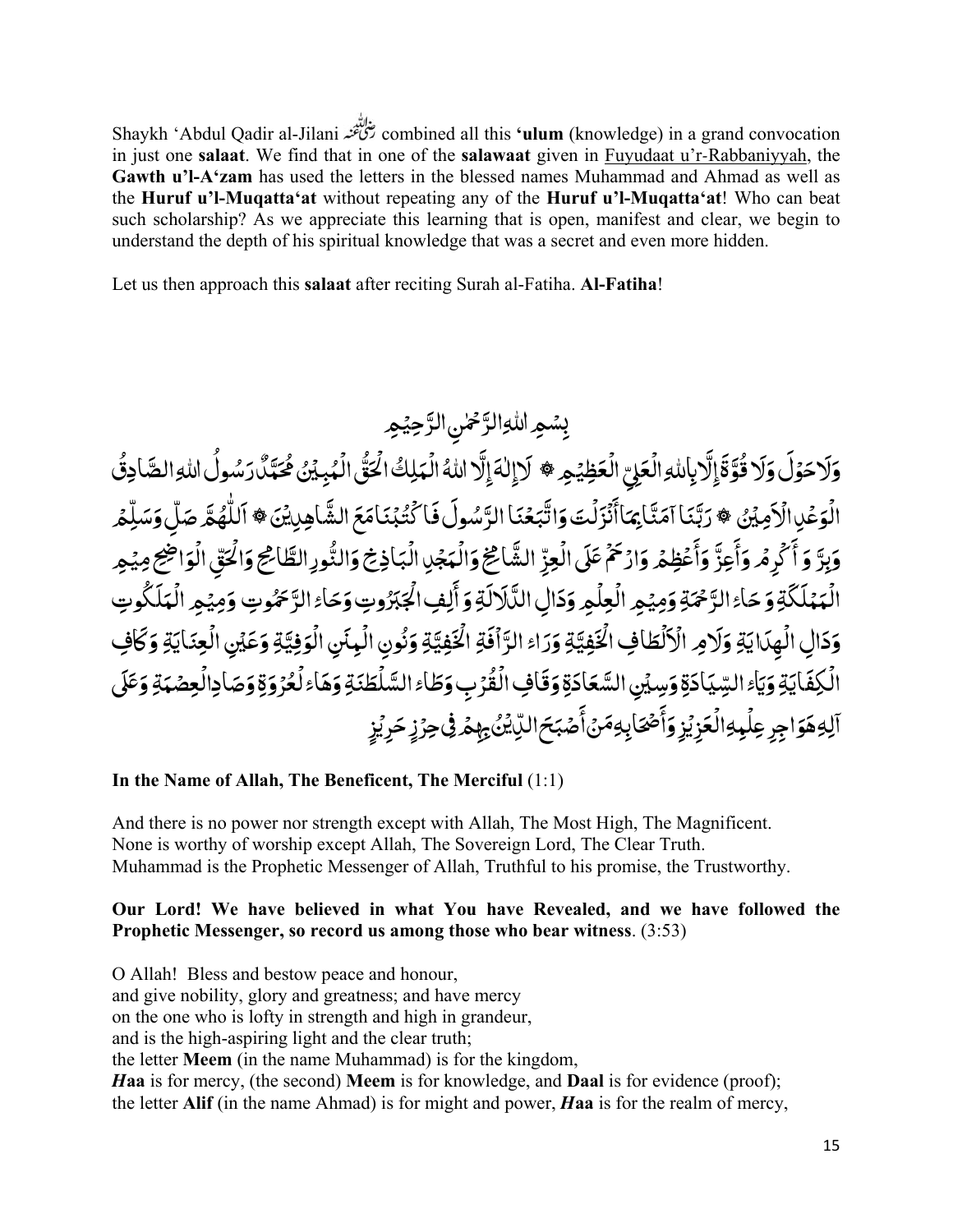**Meem** is for sovereignty, and **Daal** is for guidance; the letter **Laam** (in the **Huruf u'l-Muqatta'at**) is for hidden kindness, **Raa** is for hidden compassion, **Noon** is for perfect benevolence, **'Ain** is for providential care and concern, **Kaaf** is for sufficiency, **Yaa** is for headship and becoming master, **Seen** is for bliss, **Qaaf** is for nearness, **Taa** is for the sultanate, **Haa** is for the tie or bond (of friendship), and **Saad** is for preservation (from wrong-doing); and (bless and bestow peace as well) on his Family, who are the bright noon-time of his esteemed knowledge, and on his Companions, through whom the religion was well protected in an impenetrable fortress.

This is just the opening portion of this momentous **salaat** which is only about a quarter of it. The

remaining three quarters consists mostly of **du'a** (supplication to Allah  $\mathbb{S}$ ).

This calls for a **Fatiha**. **Al-Fatiha**!

## **7.SALAAMS ON THE BELOVED PROPHET** صلى الله عليه وسلم

It is apt to conclude by presenting the **salaams** (salutations) of the **Gawth u'l-A'zam** on the Holy Prophet صلى as given in Mishkaat u's-Salawaat (A Niche of Lit-Up Blessings) of Mawlana Muhammad Elyas Burney

> **َ** اَلصَّلوٰةُوَالسَّلَاْمُ عَلَيۡكَ يَاٰرَسُولَاللهِ **∶ ृ** َ ؚ<br>ا **ृ** َ֧֧֧֦֧֧֦֧ׅ֧֦֧ׅ֧֦֧ׅ֧֦֧֝֟֟֓֝֟֜֓֝֟֜֓֜֓֜֓֜֓<br>֧֪֝֝ ؚ<br>ۣ **ُ** ֧֧֦֧֦֧֦֧֦֧ׅ֧֦֧ׅ֧ׅ֧ׅ֧֚֚֝֝֜֓֓֜֓֜֓֜֓֝֬<br>֧֧֖֖֖֧֧֧֧ׅ֧֚֚֚֚֚֚֚֚֚֚֚֚֚֚֚֚֚֚֚֚֚֚֚֚֚֚֚֝֝֝֝֬֝֬ **ृ** ِّ ِ **ُ** اَلصَّلٰوٰ قُوَالسَّلَامُ عَلَيْكَ يَأْنَبِيَّ اللهِ ֧֧֖֖֖֚֚֚֚֚֝֟֓֓֝֬<br>֧֖֖֖֖֖֖֖֖֖֖֖֖֚֚֚֚֚֚֚֚֚֚֚֚֚֜֜֜֜֜֜֜֜֝֬<br>֧֝ **ृ ∶ ृ** َ ؚ<br>ا **ृ** َ֧֖֖֚֚֝֟֝֟֓֝֟֓<br>֧֖֖֧֧֖֧֧֧֧֧֧֧֧֧֧֚֚֚֚֚֚֚֚֚֚֚֚֚֚֚֚֚֚֚֚֚֚֝֝֝֝֬֝֓֝֬֝֓֝֬֝֬֝֬֝֬֝֬֝֬֝֬֝֬֝֬֝ ∫<br>∫ **ُ** ֧֖֧֦֧ׅ֧֧֧ׅ֧֦֧ׅ֧ׅ֧ׅ֧֧֧ׅ֧֧ׅ֧֧ׅ֧֧֧֚֚֚֚֚֚֚֚֚֚֚֚֝֝֓֜֓֓֝֬֓֜֓֓֜֓֓֜֓֓֜֓֜֜֜֓֝֬֜֓֝֬֜֓֝֬֝֬ اَلصَّلٰوٰقُوَالسَّلَامُ عَلَيۡكَ يَاْصَٰفِىَّ اللهِ ّ َ **∶ ृ** َ ؚ<br>ا **ृ** َ֧֧֧֦֧֧֦֧ׅ֧֦֧ׅ֧֦֧ׅ֧֦֧֝֟֟֓֝֟֜֓֝֟֜֓֜֓֜֓֜֓<br>֧֪֝֝ ؚ<br>ۣ **ُ** ֧֧֦֧֦֧֦֧֦֧ׅ֧֦֧ׅ֧ׅ֧ׅ֧֚֚֝֝֜֓֓֜֓֜֓֜֓֝֬<br>֧֧֖֖֖֧֧֧֧ׅ֧֚֚֚֚֚֚֚֚֚֚֚֚֚֚֚֚֚֚֚֚֚֚֚֚֚֚֚֝֝֝֝֬֝֬ َ اَلصَّلٰوٰ قُوَالسَّلَاْمُ عَلَيۡكَ يَاخَلِيۡلَ اللهِ **∶ ृ** َ ؚ<br>ا **ृ** َ֧֖֖֚֚֝֟֝֟֓֝֟֓<br>֧֖֖֧֧֖֧֧֧֧֧֧֧֧֧֧֚֚֚֚֚֚֚֚֚֚֚֚֚֚֚֚֚֚֚֚֚֚֝֝֝֝֬֝֓֝֬֝֓֝֬֝֬֝֬֝֬֝֬֝֬֝֬֝֬֝֬֝ ∫<br>∫ **ُ** ֧֖֧֧ׅ֧֧֧֦֧ׅ֧֧ׅ֧֧֧֧ׅ֧֧ׅ֧֧֧֧֧֧֚֚֚֚֚֚֚֚֚֚֚֚֚֚֚֝֝֓֝֓֝֬֓֓֝֬֝֓֜֓֓֝֬֜֓֓֝֬֜֝֬֜֓֝֬֜֓֝֬֜֝֬֝֬֜ **ृ** ٱلصَّلٰوٰةُوَالسَّلَاْمُ عَلَيۡكَ يَاْحَبِيۡبَاللّٰهِ **∶ ृ** َ ؚ<br>ا **ृ** َ֧֧֧֦֧֧֦֧ׅ֧֦֧ׅ֧֦֧ׅ֧֦֧֝֟֟֓֝֟֜֓֝֟֜֓֜֓֜֓֜֓<br>֧֪֝֝ ؚ<br>ۣ **ُ** ֧֖֧֧ׅ֧֧֧֦֧ׅ֧֧ׅ֧֧֧֧ׅ֧֧ׅ֧֧֧֧֧֧֚֚֚֚֚֚֚֚֚֚֚֚֚֚֚֝֝֓֝֓֝֬֓֓֝֬֝֓֜֓֓֝֬֜֓֓֝֬֜֝֬֜֓֝֬֜֓֝֬֜֝֬֝֬֜ اَلصَّلٰوٰقُوَالسَّلَاْمُ عَلَيۡكَ يَاٰ مَنۡ شَرَّفَهُۢاللّٰهُ َ َ **∶ ृ** َ ؚ<br>ا **ृ** َ֧֧֦֦֧֦֧֦֧֦֧֦֧֧֦֧ׅ֧֧֦֧ׅ֧֦֧֝֟֓֝֓֓֜֓֜֓֓֜֓<br>֧ׅ֖֧֖֖֖֖֖֖֧֧ׅ֧֧֚֚֚֚֚֚֚֚֚֚֚֚֚֚֚֚֚֚֜֝֝֟֓֜֓֝֬ ∫<br>∫ **ُ** ֧֖֧֧ׅ֧֧֧֦֧ׅ֧֧ׅ֧֧֧֧ׅ֧֧ׅ֧֧֧֧֧֧֚֚֚֚֚֚֚֚֚֚֚֚֚֚֚֝֝֓֝֓֝֬֓֓֝֬֝֓֜֓֓֝֬֜֓֓֝֬֜֝֬֜֓֝֬֜֓֝֬֜֝֬֝֬֜ ُ اَلصَّلٰوٰقُوَالسَّلَامُ عَلَيۡكَ يَأْمَنۡ كَرَّمَهُۚاللّٰهُ ا<br>ا ֧֧֧֧֝֟֓֓֟֓֓֓<u>֓</u>֓֟֜ َ َ **ृ** َ ؚ<br>ا **ृ** َ֧֧֦֧֦֧֦֧֦֧ׅ֧֦֧ׅ֧֦֧ׅ֧ׅ֧֦֧֝֟֓֝֜֓֜֓֜֓֜֓<br>֧֧֖֖֖֖֖֖֧֧֧ׅ֧ׅ֧֚֚֚֚֚֚֚֚֚֚֚֚֚֚֚֚֚֚֚֚֚֚֝֝֝֓֜ ؚ<br>ۣ **ُ** ֧֧ׅ֧֧֧ׅ֧֦֧ׅ֧ׅ֧֧ׅ֧֧֧֧ׅ֧֧ׅ֧֧֧֧֧֧֚֚֚֚֚֚֚֚֚֚֚֚֚֚֝֝֓֜֓֓֝֬֓֓֜֓֓֜֓֜֓֓֝֬֜֓֓֜֜֓֝֬֜֓֝֬֜֜ اَلصَّلٰوٰ قُوَالسَّلَا*هُ عَ*لَيۡكَ يَاۡمَنۡ عَلَّـمَهُۚ اللّٰهُ ֖֖֧֧֧֪֧֧֚֚֚֚֚֚֚֚֚֚֚֚֚֚֚֚֚֚֚֚֚֚֚֚֚֚֚֚֚֝֝֟֓֡֓֓֝֟֓֓֝֟֓֓֞֟֓֓֝֬֓ ֧֧֧֧֧֧֧֝֟֟֓֟֓֟֓֟֓֟֓֟֓֝֓֟֓֟֓֟֟֓<del>֛</del> َ **∶ ृ** َ ؚ<br>ا **ृ** َ֧֖֖֚֚֝֟֝֟֓֝֟֓<br>֧֖֖֧֧֖֧֧֧֧֧֧֧֧֧֧֚֚֚֚֚֚֚֚֚֚֚֚֚֚֚֚֚֚֚֚֚֚֝֝֝֝֬֝֓֝֬֝֓֝֬֝֬֝֬֝֬֝֬֝֬֝֬֝֬֝֬֝ ∫<br>∫ **ُ** ֧֖֧֦֧ׅ֧֧֧ׅ֧֦֧ׅ֧ׅ֧ׅ֧֧֧ׅ֧֧ׅ֧֧ׅ֧֧֧֚֚֚֚֚֚֚֚֚֚֚֚֝֝֓֜֓֓֝֬֓֜֓֓֜֓֓֜֓֓֜֓֜֜֜֓֝֬֜֓֝֬֜֓֝֬֝֬ ُ اَلصَّلٰوٰ ةُوَالسَّلَامُ عَلَيۡكَ يَأْمَنۡ عَظَّمَهُۚاللّٰهُ َ ֧֧֦֧֦֧֦֧֦֧ׅ֧֦֧֧ׅ֧֦֧ׅ֧֦֧ׅ֧֦֧ׅ֧֧֧ׅ֧֧֝֟֟֓֜֓֜֜֓֜֓֜֓֜֓֜֜֜֓֜<br>֧֪֧֪֪֧֖֖֧֧֧֧ׅ֧֧֚֚֚֚֚֚֚֚֚֚֝֝֝֝֬֝֝֬֜֓֝֬ **∶ ृ** َ ؚ<br>ا **ृ** َ֧֧֧֦֧֧֦֧ׅ֧֦֧ׅ֧֦֧ׅ֧֦֧֝֟֟֓֝֟֜֓֝֟֜֓֜֓֜֓֜֓<br>֧֪֝֝ ؚ<br>ۣ **ُ** ֧֧֦֧֦֧֦֧֦֧ׅ֧֦֧ׅ֧ׅ֧ׅ֧֚֚֝֝֜֓֓֜֓֜֓֜֓֝֬<br>֧֧֖֖֖֧֧֧֧ׅ֧֚֚֚֚֚֚֚֚֚֚֚֚֚֚֚֚֚֚֚֚֚֚֚֚֚֚֚֝֝֝֝֬֝֬ اَلصَّلٰوٰقُوَالسَّلَامُ عَلَيۡكَ يَأْمَنۡۚ زَيَّنَهُۢاللّٰهُ َ ֧֧֧֧֧֧֦֧֧֧֧֝֟֟֓֝֟֟֟֓֝֟֟֓֜֜֟֓֟֓֟֟֓֟֟֟֓֟֟֟֟֓<br>֧ׅ֧֜֜֜ **ا ∶ ृ** َ ؚ<br>ا **ृ** َ֧֖֖֚֚֝֟֝֟֓֝֟֓<br>֧֖֖֧֧֖֧֧֧֧֧֧֧֧֧֧֚֚֚֚֚֚֚֚֚֚֚֚֚֚֚֚֚֚֚֚֚֚֝֝֝֝֬֝֓֝֬֝֓֝֬֝֬֝֬֝֬֝֬֝֬֝֬֝֬֝֬֝ ∫<br>∫ **ُ** ֧֖֧֦֧ׅ֧֧֧ׅ֧֦֧ׅ֧ׅ֧ׅ֧֧֧ׅ֧֧ׅ֧֧ׅ֧֧֧֚֚֚֚֚֚֚֚֚֚֚֚֝֝֓֜֓֓֝֬֓֜֓֓֜֓֓֜֓֓֜֓֜֜֜֓֝֬֜֓֝֬֜֓֝֬֝֬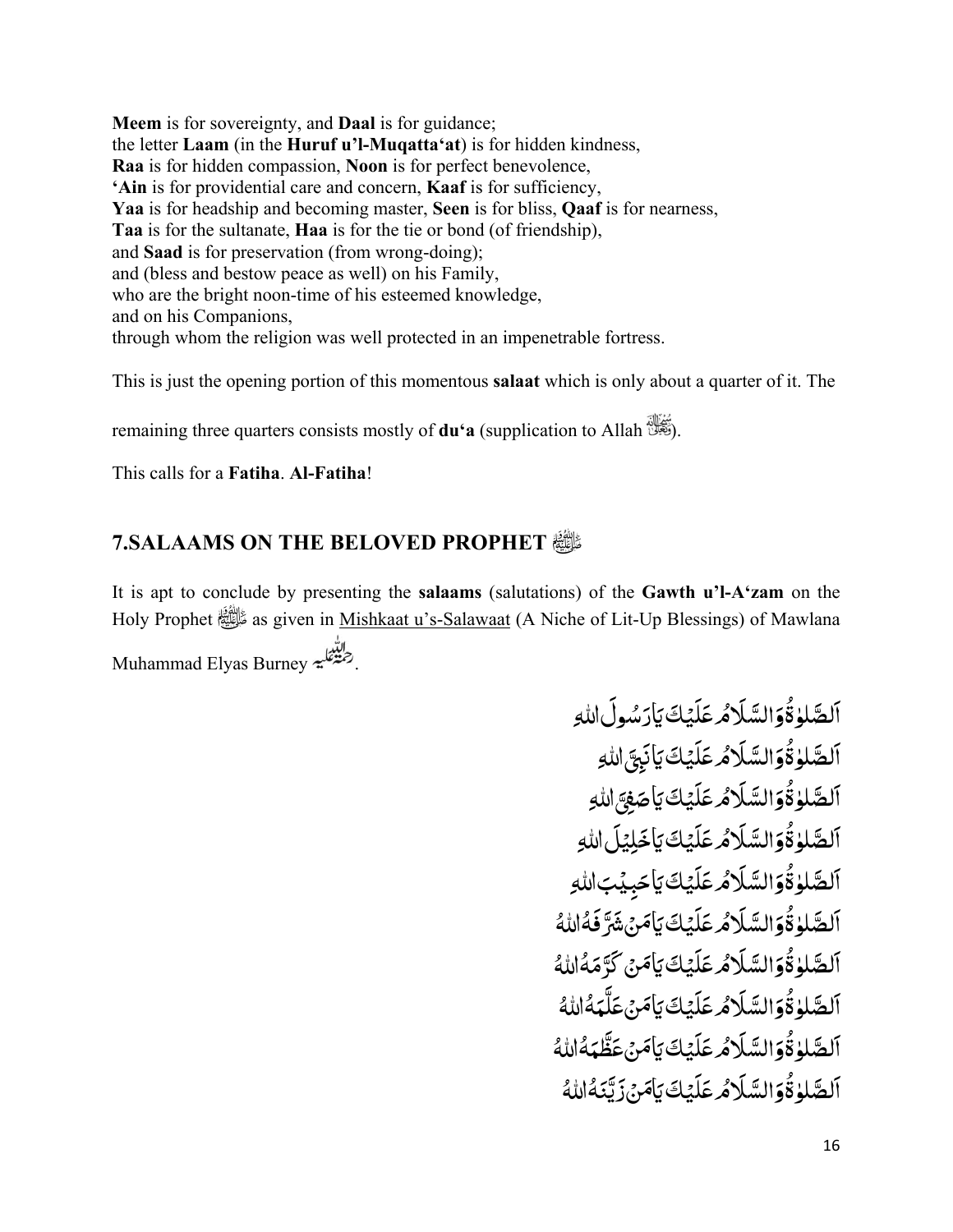ؚ<br>ۣ ٱلصَّلٰوٰةُوَالسَّلَامُ عَلَيْكَيَاسَيِّدَالُمُرْسَلِيْنَ **ُ** ֧֖֧֦֧ׅ֧֧֧ׅ֧֦֧ׅ֧ׅ֧ׅ֧֧֧ׅ֧֧ׅ֧֧ׅ֧֧֧֚֚֚֚֚֚֚֚֚֚֚֚֝֝֓֜֓֓֝֬֓֜֓֓֜֓֓֜֓֓֜֓֜֜֜֓֝֬֜֓֝֬֜֓֝֬֝֬ .<br>ا ؚ<br>ا **∶ ृ** َ ؚ<br>ا **ृ** َ֧֖֖֚֚֝֟֝֟֓֝֟֓<br>֧֖֖֧֧֖֧֧֧֧֧֧֧֧֧֧֚֚֚֚֚֚֚֚֚֚֚֚֚֚֚֚֚֚֚֚֚֚֝֝֝֝֬֝֓֝֬֝֓֝֬֝֬֝֬֝֬֝֬֝֬֝֬֝֬֝֬֝ ؚ<br>ا ؚ<br>ؙ ֦֧֦֧֟֟֓֕<u>֦</u> اَلصَّلٰوٰقُوَالسَّلَاْمُ عَلَيۡكَ يَاۡخَاتَـمَ النَّبِيِّيۡنَ ِ ا<br>ا ֧֧֦֧֦֧֦֧֦֧֦֧֦֧֦֧֧֧ׅ֧֝֟֓֜֜֜֓<u>֚֓</u> َ**∶ ृ** َ ؚ<br>ا **ृ** َ֧֧֧֦֧֧֦֧ׅ֧֦֧ׅ֧֦֧ׅ֧֦֧֝֟֟֓֝֟֜֓֝֟֜֓֜֓֜֓֜֓<br>֧֪֝֝ ُ **ُ** ֧֖֖֧֧֦֧ׅ֧֧ׅ֧֧ׅ֧ׅ֧֧ׅ֧֧ׅ֧֧֧֧֧֧֚֚֚֚֚֚֚֚֚֚֝֝֝֓֕֓֝֓֜֓֓֝֬֜֓֝֬֜֜֓֓֝֬֜֓֓֝֬֜֓֝֬֜֓֝֬֝֬֜֝֬֜ اَلصَّلٰوٰقُوَالسَّلَامُ عَلَيۡكَ يَاٰلِمَاٰهَ الۡمُتَّقِيۡنَ َ ֧֧֦֧֦֧֦֧֦֧֦֧֦֧֦֧֧֦֧֦֧֦֧֦֧֦֧֦֧֦֧֦֧֧֦֧֧֦֧֧֦֧֧֛֛֛֛֛֛֛֪֪֦֧֝֟֓֓֜֓֜֓֜֓֜֓֜֜֜֜֜֜ ؚ<br>֡֟ **َ ∶ ृ** َ ؚ<br>ا **ृ** َ֧֖֖֚֚֝֟֝֟֓֝֟֓<br>֧֖֖֧֧֖֧֧֧֧֧֧֧֧֧֧֚֚֚֚֚֚֚֚֚֚֚֚֚֚֚֚֚֚֚֚֚֚֝֝֝֝֬֝֓֝֬֝֓֝֬֝֬֝֬֝֬֝֬֝֬֝֬֝֬֝֬֝ ∫<br>∫ **ُ** ֧֖֧֧֧֧֧֦֧ׅ֧֧ׅ֧֧֧֧ׅ֧֦֧֧ׅ֧֧֧֧֧֧֚֚֚֚֚֚֚֚֚֚֚֚֚֚֚֚֚֝֝֓֝֓֝֬֝֓֝֓֜֓֓֝֬֜֓֓֝֬֜֜֜֓֜֜֓֝֬֜֝֬֜ ٱلصَّلٰوٰۃُوَالسَّلَامُ عَلَيۡكَ يَأشَفِيۡعَ الۡمُنۡزِبِيۡنَ ِ **:** ֦֧֦֧֟֟֓֝֟֟֟֓֕<u>֓</u> ََ َ **ृ** َ ؚ<br>ا **ृ** َ֧֧֦֧֦֧֦֧֦֧ׅ֧֦֧ׅ֧֦֧ׅ֧ׅ֧֦֧֝֟֓֝֜֓֜֓֜֓֜֓<br>֧֧֖֖֖֖֖֖֧֧֧ׅ֧ׅ֧֚֚֚֚֚֚֚֚֚֚֚֚֚֚֚֚֚֚֚֚֚֚֝֝֝֓֜ ؚ<br>ۣ َ֧֧֦֧֖֖֖֧ׅ֧֧ׅ֧ׅ֧ׅ֧֧ׅ֧֧֧ׅ֧֚֚֚֚֚֚֚֚֚֚֚֝֝֜֓֓֝֓֜֓֓֝֬֜֓֓֜֓֓֜֜֓֜֜֜֓ اَلصَّلٰوٰ قُوَالسَّلَا*مُ عَ*لَيۡكَ يَأْرَحۡمَّةً لِّلۡغُل**َدِيۡنَ ृ** ا<br>ا ֦֧֧֟֟֓֡֓֓<u>֚</u> ֧֖֖֚֚֚֝<br>֧֚֚֚֝ ֖֪֪֪֦֧֧֪ׅ֧֧֧֪֚֚֚֚֚֚֚֚֚֚֚֚֚֚֚֚֚֚֚֚֚֚֚֓֝֝֝֝֝֝֝֬֝֟֝֬֝֓֝֓֝֬֓֓֝֬֓֝֬֝֬֝֬ **∶ ृ** َ ؚ<br>ا **ृ** َ֧֧֦֦֧֦֧֦֧֦֧֦֧֧֦֧ׅ֧֧֦֧ׅ֧֦֧֝֟֓֝֓֓֜֓֜֓֓֜֓<br>֧ׅ֖֧֖֖֖֖֖֖֧֧ׅ֧֧֚֚֚֚֚֚֚֚֚֚֚֚֚֚֚֚֚֚֜֝֝֟֓֜֓֝֬ ∫<br>∫ **ُ** ֧֖֧֧ׅ֧֧֧֦֧ׅ֧֧ׅ֧֧֧֧ׅ֧֧ׅ֧֧֧֧֧֧֚֚֚֚֚֚֚֚֚֚֚֚֚֚֚֝֝֓֝֓֝֬֓֓֝֬֝֓֜֓֓֝֬֜֓֓֝֬֜֝֬֜֓֝֬֜֓֝֬֜֝֬֝֬֜ ٱلصَّلٰوٰةُوَالسَّلَامُ عَلَيۡكَ يَاخَيۡرَخَلَقِ اللهِ ֦֧֦֧֟֟֓֕<u>֓</u> َ َ **ृ** َ ؚ<br>ا **ृ** َ֧֧֦֧֦֧֦֧֦֧ׅ֧֦֧ׅ֧֦֧ׅ֧֦֧ׅ֧֦֧֝֟֓֝֜֓֓֜֓֜֓֜֓<br>֧֪֖֖֖֧֧֧֧֧ׅ֧֚֚֚֚֚֚֚֚֚֚֚֚֚֚֚֚֚֚֚֚֚֚֝֝֓֝֬֝֬֝֬ ؚ<br>ۣ **ُ** ֧֧ׅ֧֧֧ׅ֧֦֧ׅ֧ׅ֧֧ׅ֧֧֧֧ׅ֧֧ׅ֧֧֧֧֧֧֚֚֚֚֚֚֚֚֚֚֚֚֚֚֝֝֓֜֓֓֝֬֓֓֜֓֓֜֓֜֓֓֝֬֜֓֓֜֜֓֝֬֜֓֝֬֜֜ **ُ** ֧֖֧֧ׅ֧֧֧֦֧ׅ֧֧ׅ֧֧֧֧ׅ֧֧ׅ֧֧֧֧֧֧֚֚֚֚֚֚֚֚֚֚֚֚֚֚֚֝֝֓֝֓֝֬֓֓֝֬֝֓֜֓֓֝֬֜֓֓֝֬֜֝֬֜֓֝֬֜֓֝֬֜֝֬֝֬֜ اَلصَّلوٰةُوَالسَّلَاْمُ عَلَيۡكَ يَأْنُورَ عَرۡشَاللّٰهِ َ ِّ بِيَّةٍ بِيَّةٍ بِيَّةٍ بِيَانِيَةٍ بِيَانِيَةٍ بِيَانِيَةٍ بِيَانِيَةٍ بِيَانِيَةٍ بِيَانِيَةٍ بِيَانِيَةٍ **∶ ृ** َ ؚ<br>ا **ृ** َ֧֖֖֚֚֝֟֝֟֓֝֟֓<br>֧֖֖֖֧֖֧֧֧֧֧֧֚֚֚֚֚֚֚֚֚֚֚֚֚֚֚֚֚֚֚֚֚֝֝֝֝֬֝֓֝֬֝֓֝֬֝֓֝֬֝֬֝֬֝֬֝֬֝֬֝֬֝֬֝֬֝֝֬֝ ∫<br>∫ ِّ ِ ڝؘڶٙۅٙٳٮۢٵڷڵ<sub>ٞ</sub>ۊۅٙمٓڵؿؚػؖؾؚۊۅٙٲٮٛٞؠؚۣؾٲؽؚ؋ۅٙۯ۠ۺ۠ڸ؋ۅؘػؠٓڶۊؗڠۯٙۺۣ؋ۅؘؘجٙڝؽۼٙڂٙڶۘڦؚ؋ػٵڸ؇ؘػڰؠ۠ڸۣۅٙڠڵۣٳڵ؋ۅؘڞؿؠؚ؋ٓ ِّ بِ  $\overline{a}$ <u>:</u> **ृ** َ َ ٰ ؚ<br>; المباد<sup>ر</sup> المستقبل المستقبل المستقبل المستقبل المستقبل المستقبل المستقبل المستقبل المستقبل المستقبل المستقبل المستقبل المستقبل المستقبل المستقبل المستقبل المستقبل المستقبل المستقبل المس<br>مستقبل المستقبل المستقبل المستقبل ا **ृ** ََ ֦֧֦֧֟֟֓֕<u>֦</u> َ **ृ** ِٓ ا<br>ا ٓ ٍ ا<br>ا ֧֧֦֧֧֦֧ׅ֧֦֧ׅ֧֦֧ׅ֧֦֧ׅ֧֦֧֧ׅ֧֧֛֧֝֟֓֝֟֓֓֜֓֓֜֓֜֓֜֓֜֜֓֜֜֜֓֜<br>֧֪֧֝ ֝֝֝֝֝֝**֝** ֧֧֦֧֦֧֦֧֦֧֚֝<u>֘</u> **่** ֦֧֧֟֟֓֕<u>֚</u> َ .<br>أَجْمَعِيْنَ إِلَى يَوْمِ الَّذِيْنِ ֧֘֒<u>֓</u> **.** ٰ

Blessing and salutation to you, O Prophetic Messenger of Allah. Blessing and salutation to you, O Prophet of Allah. Blessing and salutation to you, O Sincere Friend of Allah. Blessing and salutation to you, O Intimate Friend of Allah. Blessing and salutation to you, O Beloved of Allah. Blessing and salutation to you, O the one whom Allah has honoured. Blessing and salutation to you, O the one whom Allah has made noble. Blessing and salutation to you, O the one taught by Allah. Blessing and salutation to you, O the one whom Allah has exalted. Blessing and salutation to you, O the one whom Allah has beautified. Blessing and salutation to you, O the master of Prophetic Messengers. Blessing and salutation to you, O the final in the line of the Prophets. Blessing and salutation to you, O the leader of the pious. Blessing and salutation to you, O the intercessor for sinners. Blessing and salutation to you, O mercy for all the worlds. Blessing and salutation to you, O the best of Allah's creation. Blessing and salutation to you, O the light of the Throne of Allah.

May blessings of Allah, and His angels, His Prophets and His Prophetic Messengers, and the bearers of His Throne, and all His creation, be on our master Sayyidina Muhammad, on his Family and all his Companions, till the Day of Judgement.

May Allah fill our hearts with the **nur** (spiritual light) of these **salawaat** and **salaams**. **Ameen**.

**Acknowledgement:** I am grateful to Brother Mahdy 'Ali for help with some of the Arabic translation during the first edition of this chapter. **JazakAllah**, Brother Mahdy.